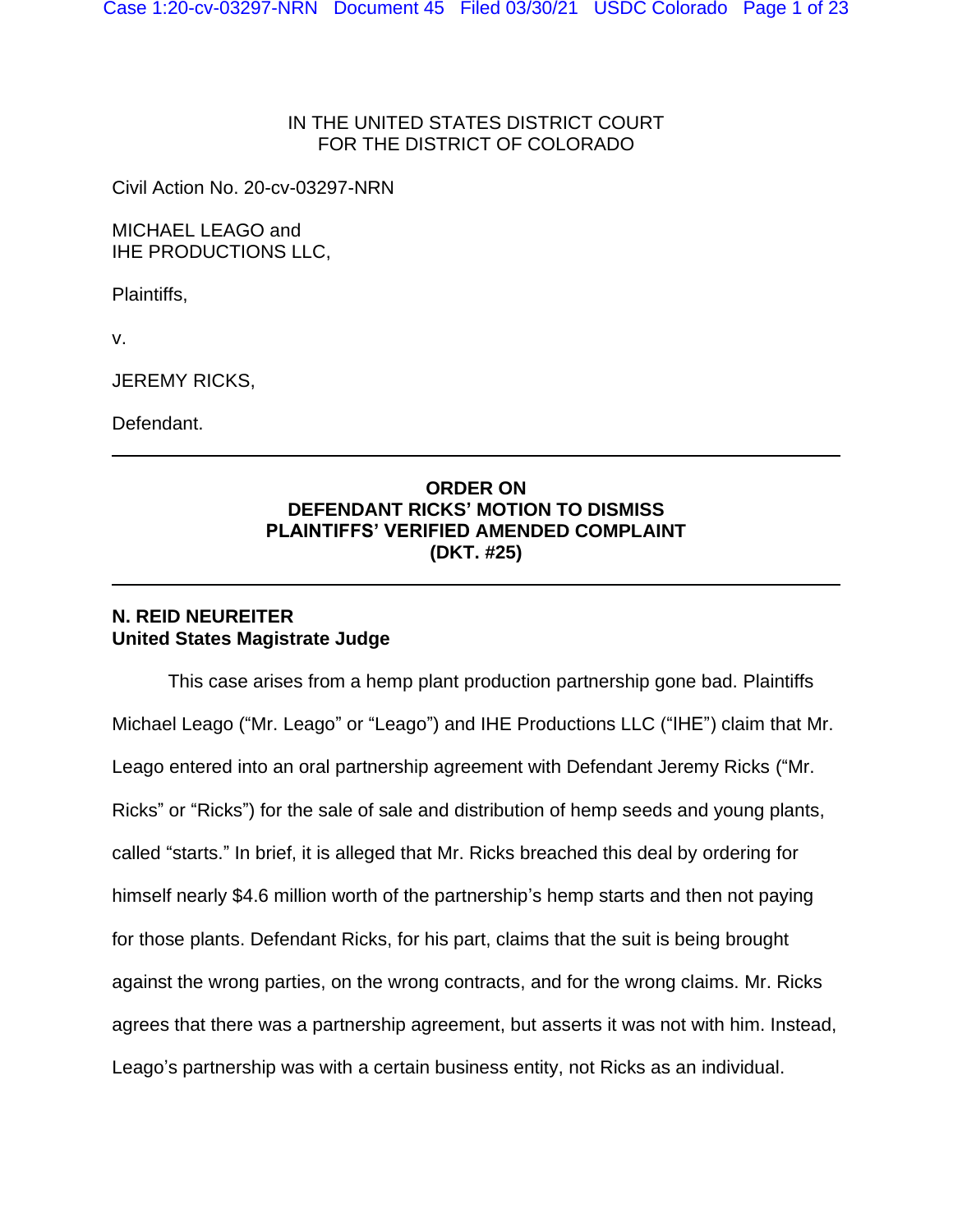Defendant Ricks also asserts that there are other parties (including the actual party to the partnership), indispensable to the fair resolution of this lawsuit, who are Colorado residents and whose presence will destroy diversity jurisdiction. Because those indispensable parties are not presently in this lawsuit, and adding them will destroy diversity, Mr. Ricks argues the case must be dismissed under Rule 19(b), which allows for the dismissal of actions that in equity and good conscience cannot proceed in the absence of required parties. Mr. Ricks also moves to dismiss certain of Plaintiffs' claims for failure to state a claim under Rule 12(b)(6).

#### **Procedural Background**

This case is before me on consent of the Parties for all purposes consistent with 28 U.S.C. § 636(c), pursuant to an order of reference by Chief Judge Brimmer dated December 1, 2020. (Dkt. #15.) Currently before the Court is Defendant's Rule 12(b) Motion to Dismiss Plaintiffs' Verified Amended Complaint. (Dkt. #25.)

Plaintiff filed a Verified Amended Complaint on December 30, 2020. (Dkt. #21.) Defendant Ricks filed his Motion to Dismiss on January 18, 2021. In addition, on January 29, 2021, Mr. Ricks filed a motion to stay discovery pending resolution of the Motion to Dismiss. (Dkt. #26.) Plaintiffs filed a Response to the Motion to Dismiss on February 8, 2021. (Dkt. #29.) Mr. Ricks filed his Reply in support of the Motion to Dismiss on February 22, 2021. (Dkt. #36.) Plaintiffs sought to strike Defendant's abstention argument, found for the first time in the Reply. (Dkt. #37.) On February 25, 2021, I denied the Motion to Strike but gave Plaintiffs leave to file a sur-reply responding to the abstention arguments. (*See* Dkt. #39.) Plaintiffs filed their Sur-reply on February 26, 2021. (Dkt. #40.)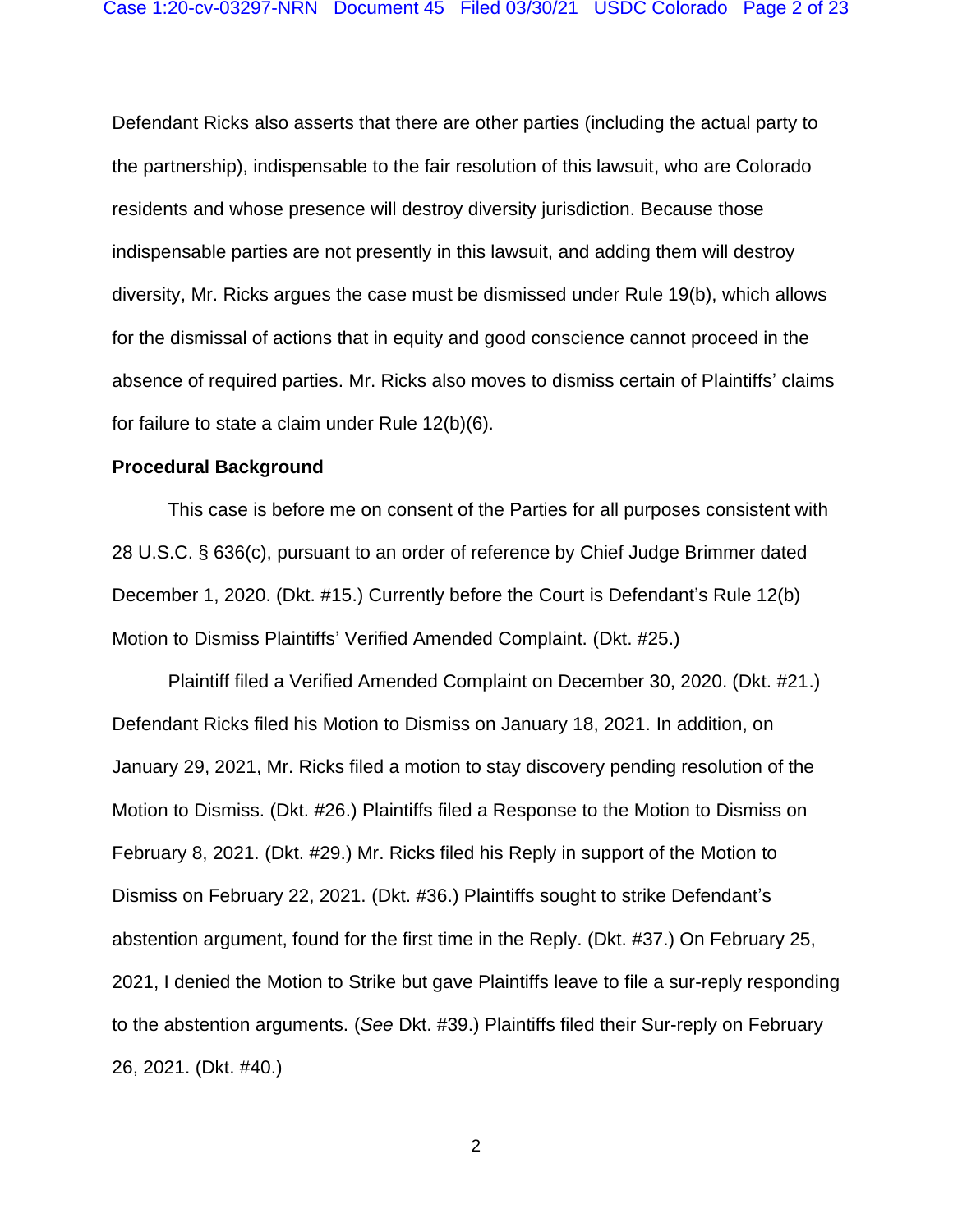I heard argument on the Motion to Dismiss on March 1, 2021. I took the Motion under advisement and granted Defendant's Motion to Stay Discovery pending determination of the Motion to Dismiss. (*See* Dkt. #41.) Having reviewed the Parties' respective submissions, considered their arguments, and associated caselaw, Defendant Ricks' Motion to Dismiss will be **DENIED**.

### **Plaintiffs' Verified Amended Complaint**

This is a breach of contract/breach of partnership case. According to the Verified Amended Complaint, Leago is a well-known farmer and producer of specialty hemp seeds. IHE is a single member Oregon limited liability company, with a principal place of business in Colorado. Leago is the sole member of IHE, which is alleged to be a leading company in the hemp industry, being the first licensed bonded hemp broker in the United States helping farmers to buy and source industrial hemp genetics (such as hemp seeds and "starts—young plants) since 2016. (Dkt. #21 at ¶ 3.)

Defendant Ricks resides in Encinitas, California. (*Id*. at ¶ 7.)

Plaintiffs allege that in April 2019, Leago formed a partnership with Ricks for the purpose of growing, selling, and distributing specialized hemp starts across the United States using IHE's expertise and nationwide distribution network for the benefit of the partnership. In what may ultimately prove to have been a very bad choice, the partnership was formed via an oral agreement.

According to the Verified Amended Complaint, Ricks and Leago agreed they would:

(i) contribute on their own, and pool together for the benefit of the partnership, specialized hemp seeds;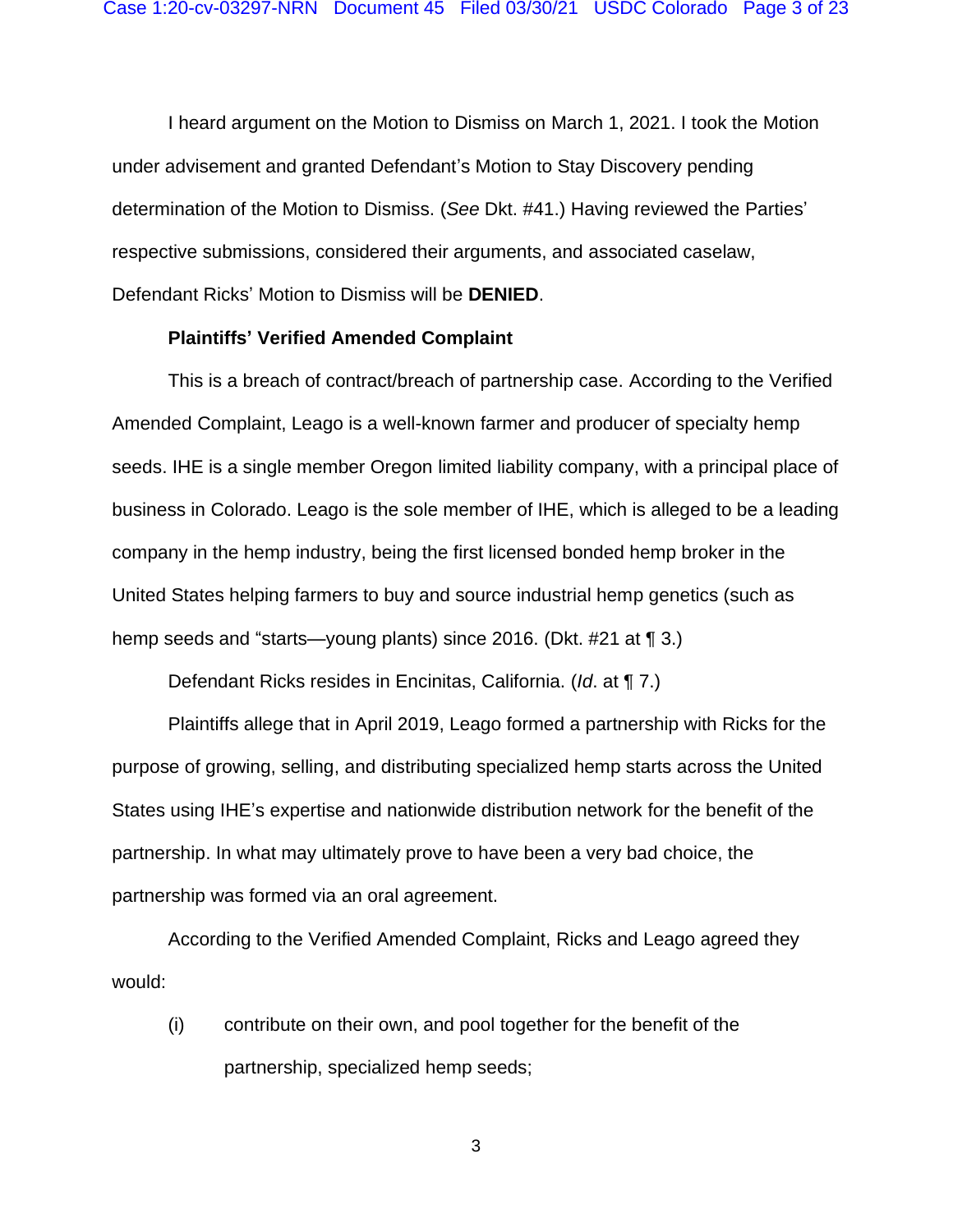- (ii) grow their collective contribution of hemp seeds into starts at Altman Plants ("Altman"); and
- (iii) sell and distribute the starts.

### (*Id*. at ¶ 10.)

It was further agreed (again orally) that each of them would be entitled to his respective pro rata share of profits obtained from the partnership's sale of the starts grown by Altman. The pro rata shares of profits, in turn, would be determined according to relative percentage of hemp seeds each partner contributed that was successfully grown into starts and subsequently sold. (*Id*. at ¶ 11.)

There were more oral terms regarding the conduct of the business of the partnership, including specifying payment of management fees and use of expertise and experience to coordinate the sale and distribution of partnership starts. These additional oral terms of the partnership included:

- (i) that the hemp seeds each party contributed would be accounted for internally by the partnership at an expense of \$1.00 per seed;
- (ii) that Ricks would pay IHE a 10% management fee to oversee and manage Altman's growth of the starts;
- (iii) that Leago would pay Ricks' management company, Front Range Harvest, LLC ("FRH"), a 20% management fee to oversee and manage Altman's growth of the starts;
- (iv) that IHE, on behalf of the partnership, would use its logistical expertise and experience to coordinate the sale and distribution of the partnership's starts (except for any starts that were sold to a partner);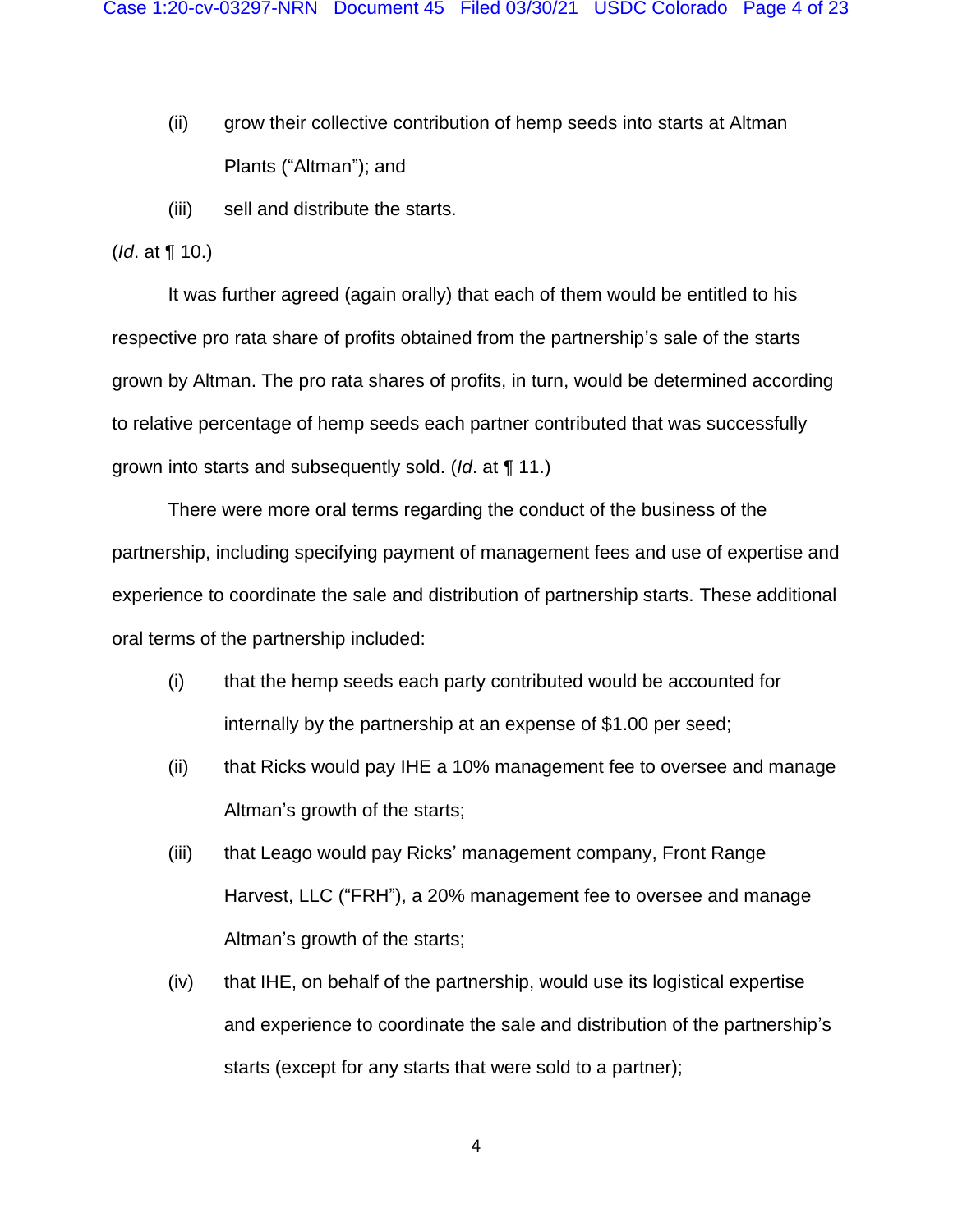- (v) that IHE, on behalf of the partnership, would use its logistical infrastructure to oversee and track the sale and distribution of the partnership's starts by, among other things, preparing invoices for starts sold and distributed on behalf of the partnership (whether sold to a partner or not) and collecting all monies owed to the partnership in connection with the sale of such starts;
- (vi) that IHE would receive a 3% sales commission on each paid invoice; and
- (vii) that their partnership would be limited to the initial hemp seeds they contributed and that were grown into starts.

(*Id*. at ¶ 12.)

Finally, it is alleged that there was an additional oral term that would govern the partnership: Ricks was to have the sole authority to (i) determine the number of hemp seeds Ricks would contribute to the partnership; and (ii) to allocate to himself any amount of the partnership starts and to prioritize his purchase of starts over other thirdparty purchasers. (*Id*. at ¶ 13.)

All of the above terms are defined as the "Partnership Agreement" in the Amended Complaint.

The Verified Amended Complaint alleges that Ricks and Leago then "ratified" the Partnership Agreement through their course of conduct and dealing, including via correspondence about the partnership and its business operations and Ricks' receipt, without objection, of invoices for starts that Ricks purchased from the partnership, totaling approximately \$4.6 million. (*Id*. at ¶ 14.)

### **Ricks' Alleged Breaches of the Agreement**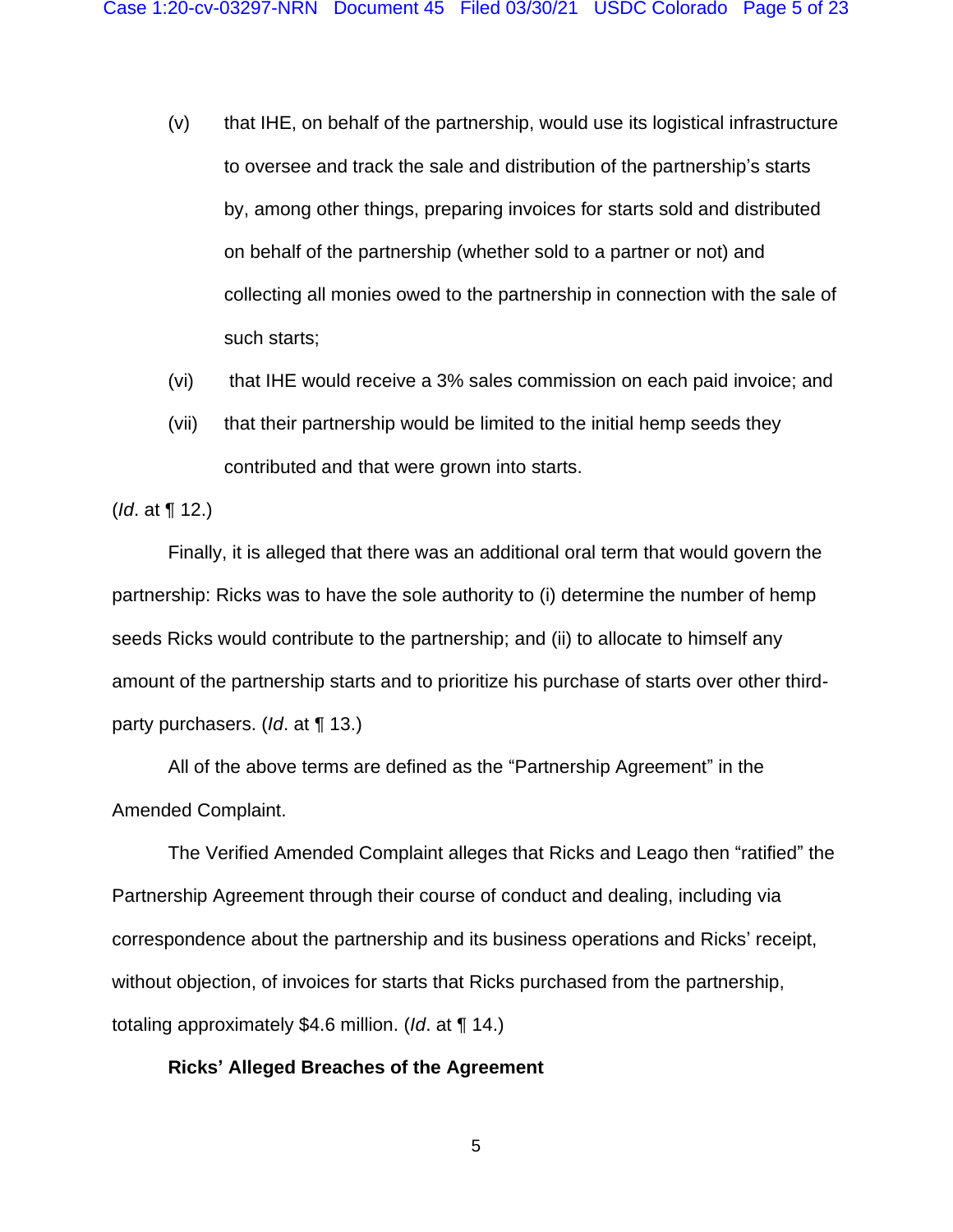According to the Verified Amended Complaint, by the summer of 2019, the contributed hemp seeds had grown into starts for sale and distribution through IHE. (*Id*. at ¶ 19.) Ricks decided to allocate to himself approximately two million of the partnership's starts, valued at approximately \$4.6 million. (*Id*. at ¶ 20.) Ricks asked Leago to send the invoices for the starts to him directly and Ricks told Leago that he would assume the financial obligation for paying for the starts he purchased for himself. (*Id*. at ¶ 21.)

Ricks then asked that much of the \$4.6 million in starts he purchased from the partnership be distributed directly to other of Ricks' business ventures, such as to three farms with which Ricks had formed business relationships independent of the partnership. Per Ricks' request, the \$4.6 million in starts Ricks purchased were shipped directly to Ricks' other business partners' farms from June 26, 2019 through August 22, 2019. (*Id*. at ¶¶ 22–23.) Per Ricks' request, the invoices for these starts were issued directly to Ricks and retained by him without objection. (*Id*. at ¶¶ 24–26.) Although a number of the invoices set forth the names of Ricks' unrelated business partners' farms (such as 7C Farms, Sangre de Cristo, and Birds & Bees), Ricks repeatedly agreed and promised Leago that Ricks was personally liable for and would pay the amounts due on the invoices. (*Id*. at ¶ 28.)

Ricks is alleged to have breached the Partnership Agreement by failing to pay the 10 percent management fee Ricks owed for IHE's oversight and management of the growth of starts. This management fee amounts to \$406,621.45. (*Id*. at ¶ 32.) In addition, and more important, Ricks has refused to pay for the \$4.6 million in starts that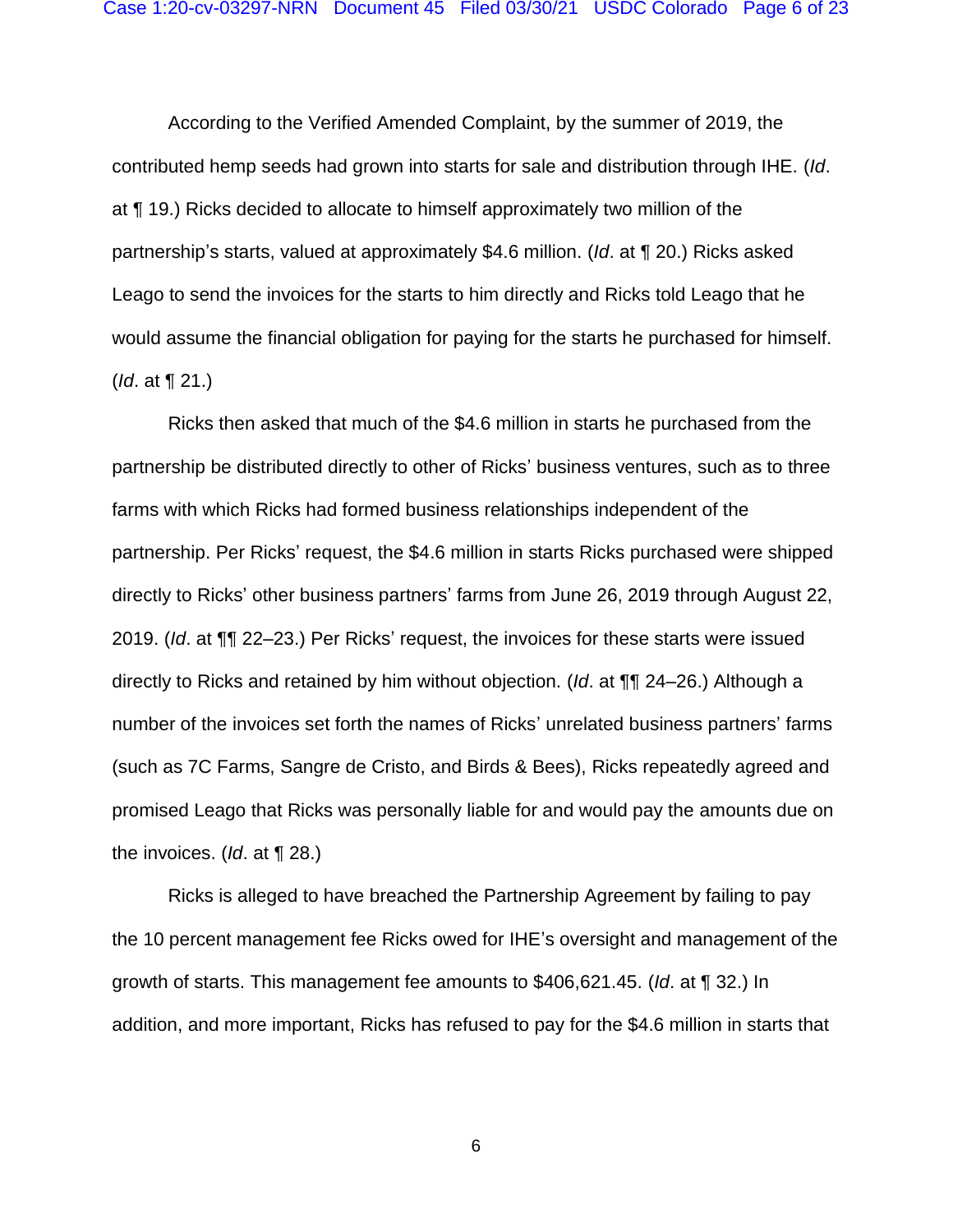he purchased from the partnership. This amount is alleged to have been due and owing to the partnership for over a year. (*Id*. at ¶ 33.)

### **Plaintiffs' Claims for Relief**

Plaintiffs bring seven different claims for relief.

First, Leago brings a claim for breach of the Partnership Agreement, asserting that Ricks breached the Agreement by failing and/or refusing to pay the agreed-upon 10% management fee owed to IHE for its oversight and management of Altman's growth of the partnership's starts; and failing to pay the \$4.6 million in invoices for hemp starts Ricks had purchased from the partnership. Leago claims that as the sole owner of IHE, he has been damaged by the failure to pay the management fee to the tune of \$406,621.45.

Second, Plaintiffs bring a claim for breach of the Partnership Agreement's implied duty of good faith and fair dealing.

Third, Plaintiffs bring a claim for an account stated, claiming as damages no less than \$4.5 million.

Fourth, Plaintiffs bring a claim for "goods sold and delivered," asserting that Ricks has failed to pay for the \$4.6 million in starts purchased from the partnership.

Fifth, Leago makes a claim for breach of fiduciary duty based on Ricks' conduct towards him as partner, including the failure to provide full, fair, open, and honest disclosure of partnership accounting and general business, and citing, among other things, Ricks' improper direction to Altman not to pay Leago funds owed to him.

Sixth, Leago brings a claim for promissory estoppel. In support of this claim, Leago alleges Ricks repeatedly promised Leago that he would be financially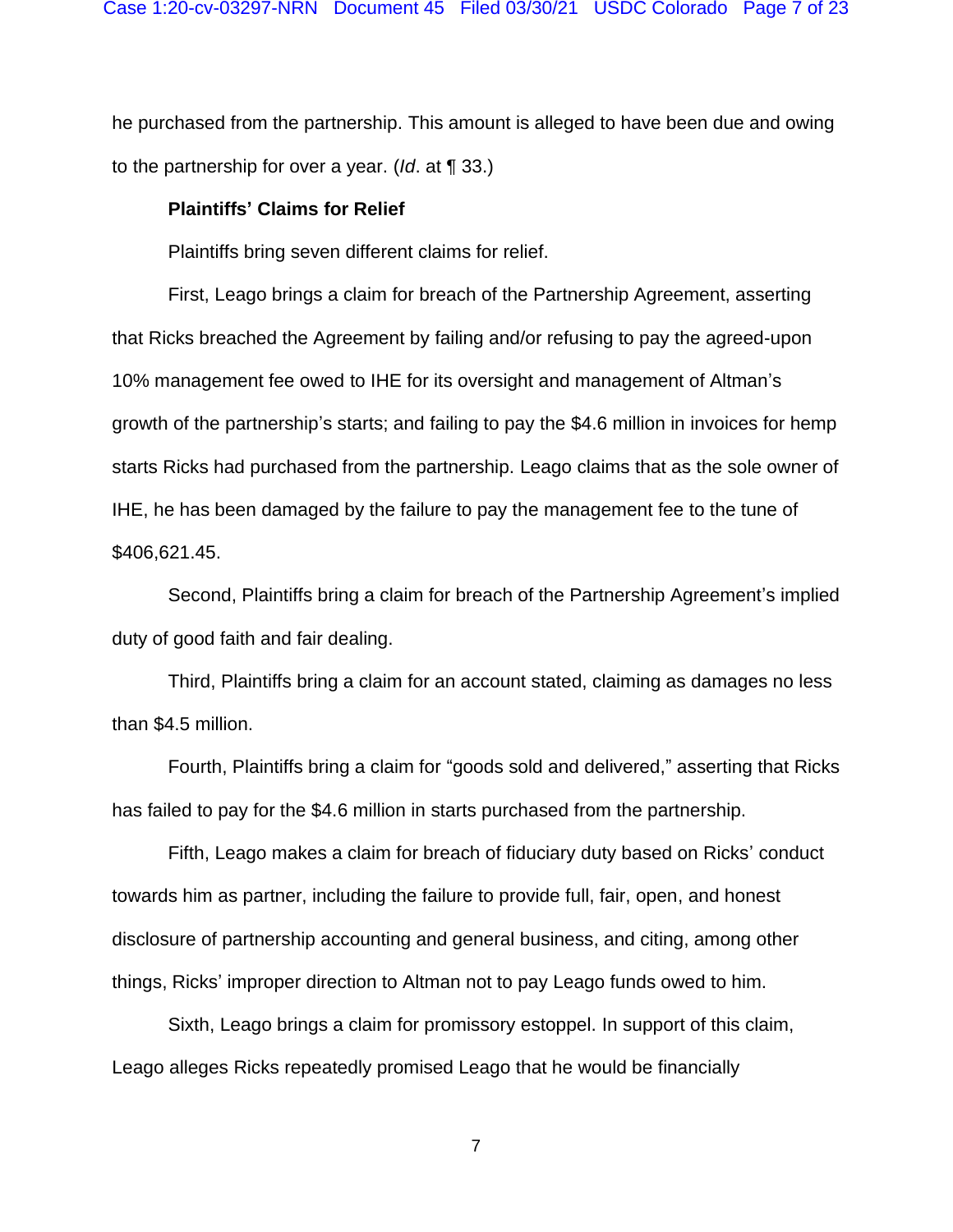responsible for paying the partnership for his purchase of almost two million of the partnership's starts. Relying on Ricks' promises, Leago permitted the sale of partnership starts to Ricks and the starts were distributed directly to Ricks' other business ventures.

Finally, Leago brings a claim for unjust enrichment, again for the receipt by Ricks or Ricks' associated farms of \$4.6 million in starts for which Ricks has refused to pay. Per the Verified Amended Complaint, "Ricks has been unjustly enriched by the starts he prioritized and allocated to himself for purchase in connection with his other business ventures, but never paid for, which has had a detrimental impact on Leago, who has been unable to recoup his share of profits attributable to the sale and distribution of those starts." (Dkt.  $#21$  at  $\P$  103.)

### **Ricks' Motion to Dismiss**

The major factual point underpinning Ricks' motion to dismiss is that he is not individually responsible for anything. He was not personally in a partnership with Leago. Instead, it was FRH, a Colorado limited liability company of which he is a member, that created the partnership with Leago. As for the millions of dollars of starts that were sent to farms (allegedly at his direction), Ricks says it is those farms that owe money for those starts, not Ricks personally. In support of his motion to dismiss, Mr. Ricks has submitted his own affidavit. (*See* Dkt. #25-2.) In that affidavit he swears, among other things, that:

- He is a member of FRH.
- He has authority to transact business on behalf of FRH.
- Prior to any relationship with Leago, FRH entered into an agreement with Altman to grow hemp seeds into starts for FRH's farms.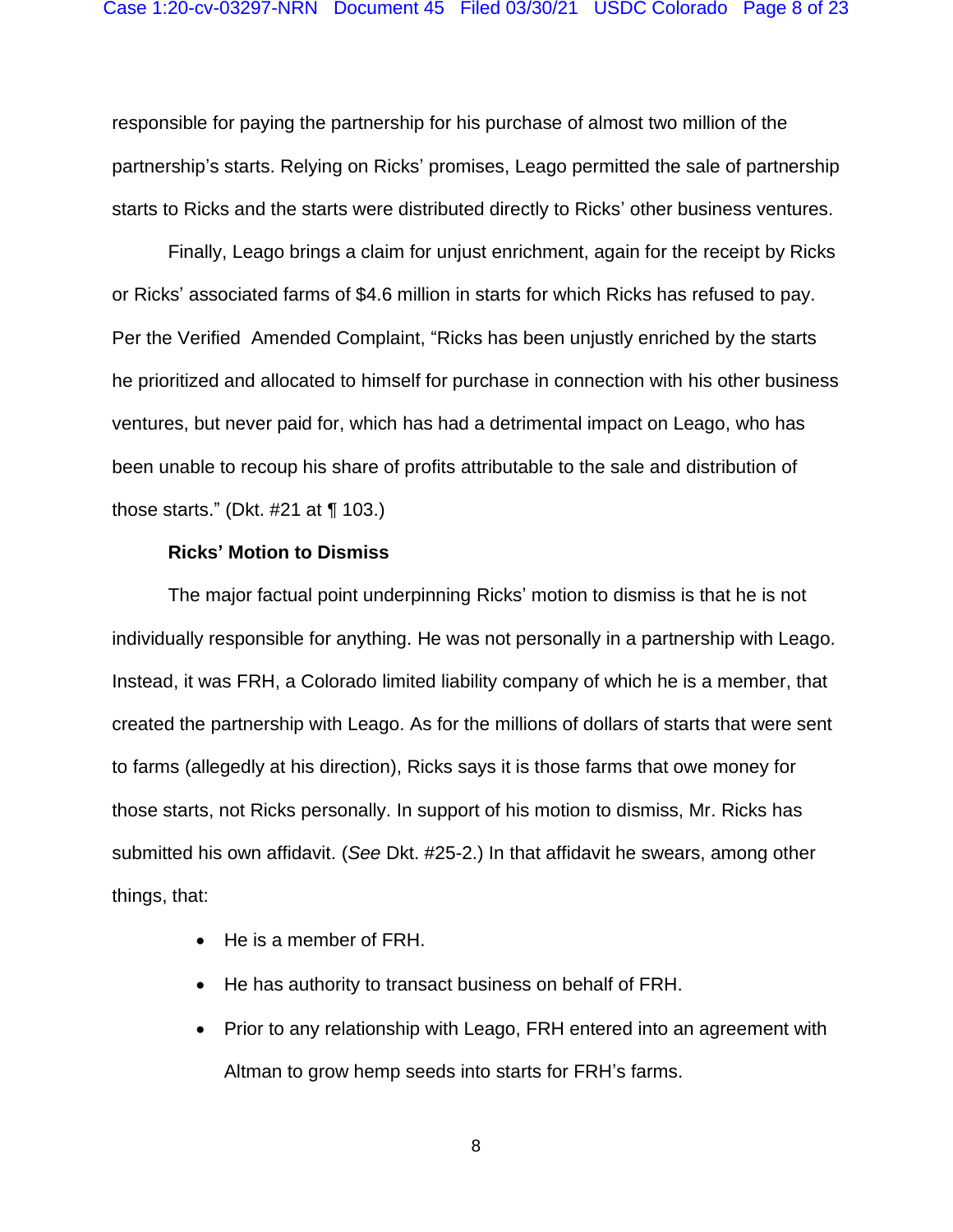- FRH subsequently decided to sell extra starts and approached Leago with the intent to form a partnership for that purpose.
- In his capacity as a member of FRH, Ricks worked with Leago on the business of the partnership—but always on behalf of FRH.
- FRH claims an interest in the subject matter of the litigation.

(*Id.* at ¶¶ 4–13.) Attached to the Ricks affidavit as an exhibit were the numerous invoices referred to in the Verified Amended Complaint reflecting bills issued by International Hemp Exchange for sales of hundreds of thousands of seed starts. Most of the invoices show the "bill to" address as "7C Farms," "Sangre de Christo," or "Birds & Bees." But two of the invoices do show they were to billed to "Jeremy Ricks." (*See id* at 29–30.)

Also included with Ricks' Motion to Dismiss is a declaration by Isaac Cohen who also purports to be a member of FRH. (*See* Dkt. #25-3.) Mr. Cohen confirms that Ricks, on behalf of FRH, formed a partnership with Leago wherein FRH and Leago were partners in the partnership. (*Id.* at ¶¶ 11–12.)

In support of his Motion to Dismiss, Ricks argues, first, that there are indispensable parties who, if joined, would defeat diversity. As required and indispensable parties, Ricks first points to FRH, the entity he insists formed the partnership with Leago. Ricks says it was FRH (or other companies) that purchased seed starts, not him personally. As confirming support, Ricks points to allegations in Plaintiffs' original complaint (Dkt. #1), where it was alleged that starts were sold to and shipped to "Ricks, Ricks' company (FRH), and Ricks' affiliated farms or joint ventures" and payments were due and owing from the same. (*See* Dkt. #1 at ¶¶ 15–16.) (In the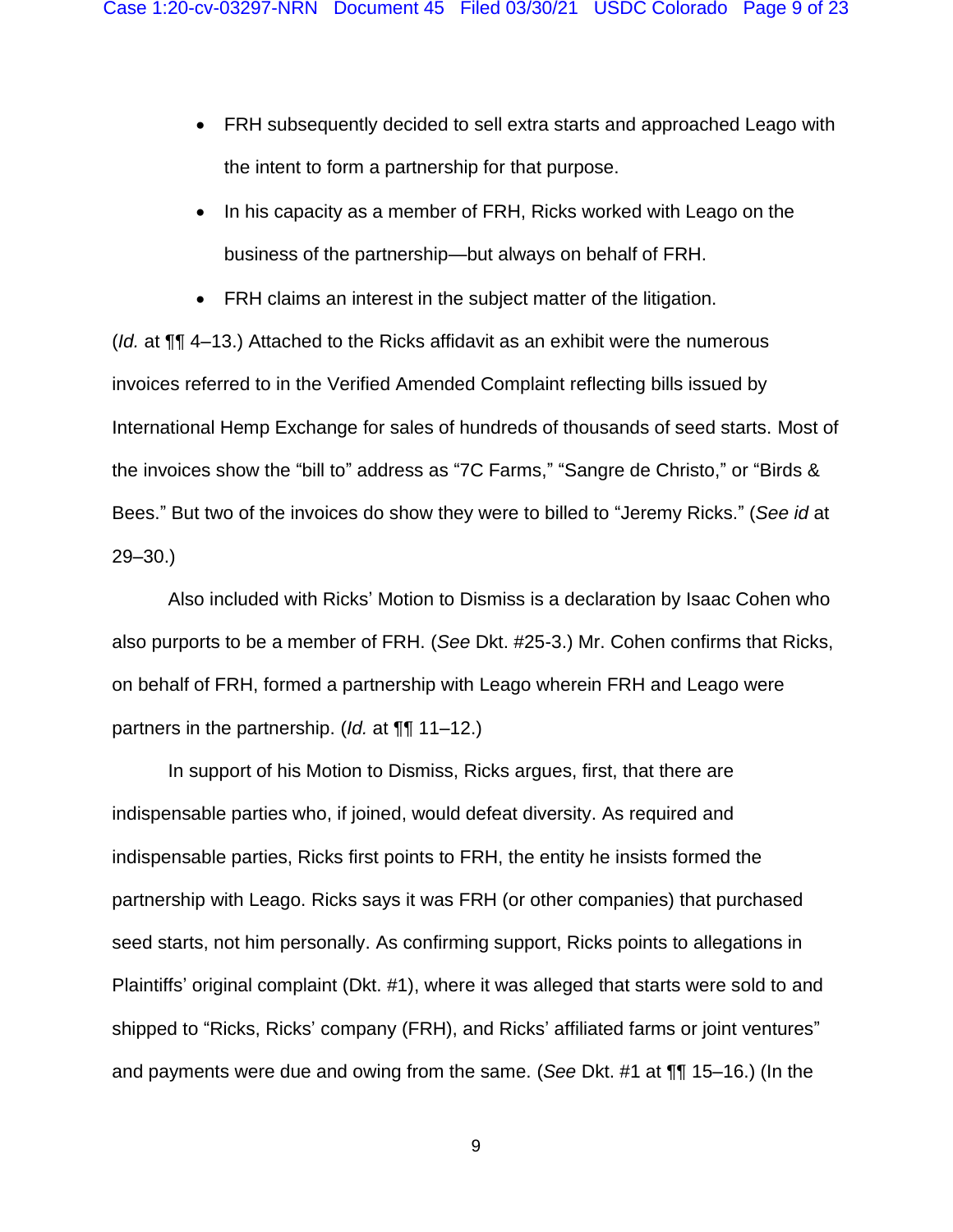Amended Complaint, the allegations of FRH buying some portion of the starts is missing.) Ricks also points to one of the invoices referenced in the Verified Amended Complaint identifying "Front Range Harvest" as the purchaser of \$447,142.50 in starts. Ricks argues that this shows Plaintiffs have "alleged that FRH owes them money for the starts over which they have initiated this action." (Dkt. #25 at 4.) Ricks argues that Plaintiffs have directly contradicted the sworn allegations in the original complaint to now allege that Ricks personally purchased \$4,599,858.30 in starts and then "requested" that the starts be "distributed directly to his other business ventures . . ." Ricks argues that this is just clever (and arguably disingenuous) pleading, to get around the problem of suing FRH—which Plaintiffs cannot do without destroying diversity jurisdiction.

Ricks clarifies in a footnote that he is not saying that he should be dismissed and replaced by FRH as a party, only that FRH is an additional defendant that "should have been joined but was intentionally excluded by Plaintiffs for strategic purposes." (Dkt. #25 at 5 n.2.)

Ricks argues that because it was FRH and not Ricks that formed the partnership with Leago, "FRH's ability to protect its interest in this case will be substantially impaired and FRH will be exposed to substantial risk of inconsistent obligations if it is not joined." *Id*. at 5. Other than saying over and over that FRH, rather than Ricks, is the proper defendant, Defendant's motion provides little reasoning to support the conclusory assertion that FRH is both a required and indispensable party.<sup>1</sup>

<sup>1</sup> *See*, *e.g.*, Dkt. #25 at 6 ("While Plaintiffs allege these claims against Ricks, as the actual partner, FRH has an interest in the resolution of these claims, which should have been brought against FRH. Failure to join FRH prevents full and proper resolution of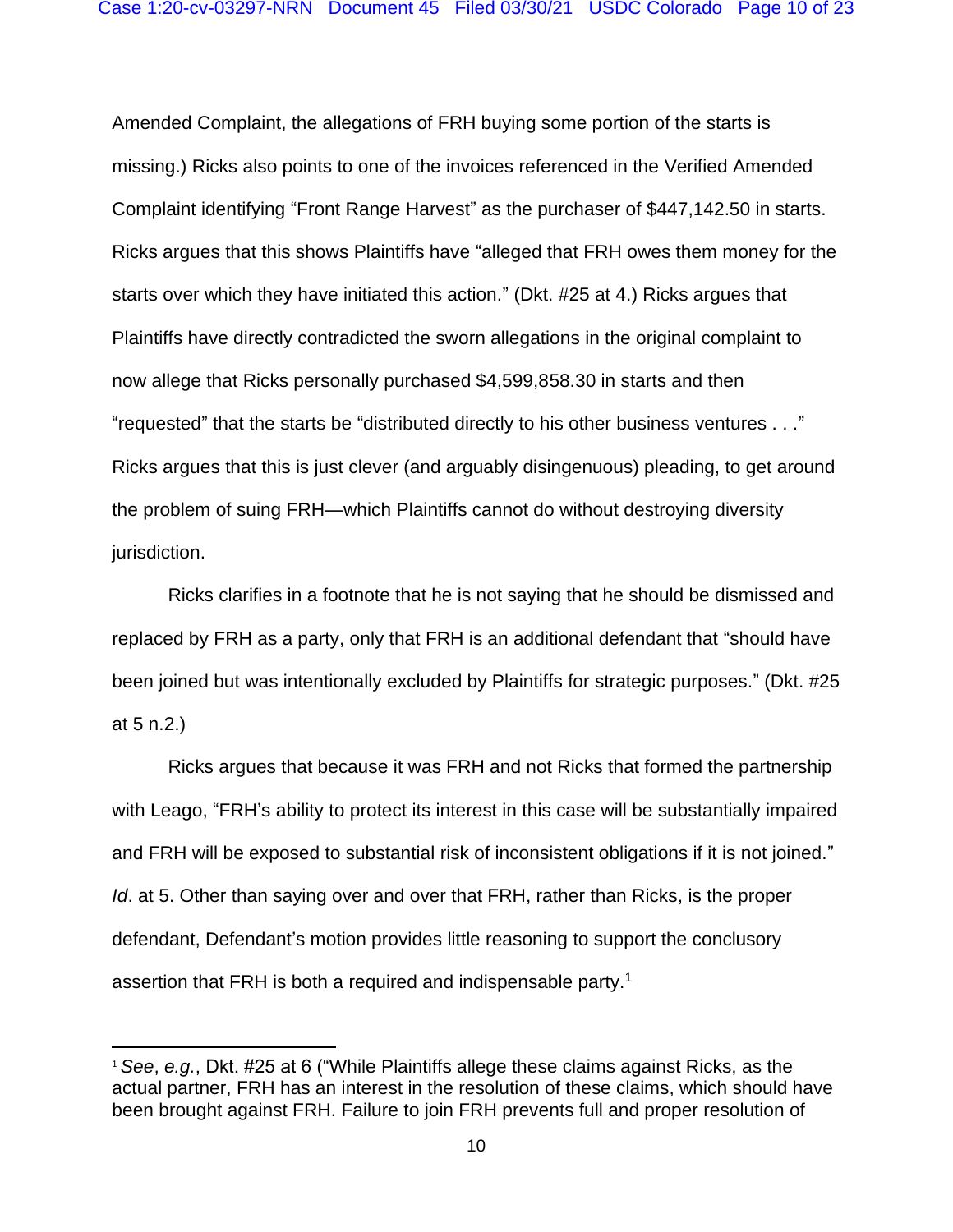Ricks next argues that 7C Farms LLC, Sangre de Christo Farms, and Gen 8 Farms LLC also are required parties. Ricks points to the twenty-three invoices relied upon by Plaintiffs and the fact that sixteen of those invoices (totaling \$2.9 million of the \$4.6 million in unpaid invoices and comprising sixty-four percent of the total claimed damages), are addressed to 7C Farms LLC. Another twenty percent, more than \$900,000, was billed to Sangre de Christo Farms. And per the invoices, Gen 8 owes another \$171,000 of the claimed damages. Ricks argues that each of these farm entities are necessary parties "because they each have an interest in any claims to establish they owe a debt. If not joined, then their interests and [sic] will be substantially prejudiced." (*Id*. at 7.)

Ricks follows up with a related, but different, argument. Ricks points to the allegation in the Verified Amended Complaint that, while the vast majority of the invoices set forth the names of Ricks' unrelated business partners' farms, "Ricks repeatedly agreed and promised Leago that Ricks was personally liable for and would pay the Invoices . . .." (*Id*. (citing Dkt. #21 at ¶ 28).) Ricks argues that this is an allegation of a guarantee agreement, not an agreement by Ricks himself to buy the starts. And, under Colorado's version of the statute of frauds, Colo. Rev. Stat. § 38-10- 112, any such claim is barred as oral guarantee agreement. In Ricks' view, any claims based on the guarantee fail as a matter of law, and absent joinder of the farm entities, the Court cannot accord full relief to Plaintiffs. (*Id.* at 7–8.)

these claims. Therefore, it is clear that FRH is a necessary party who must be joined in this action.").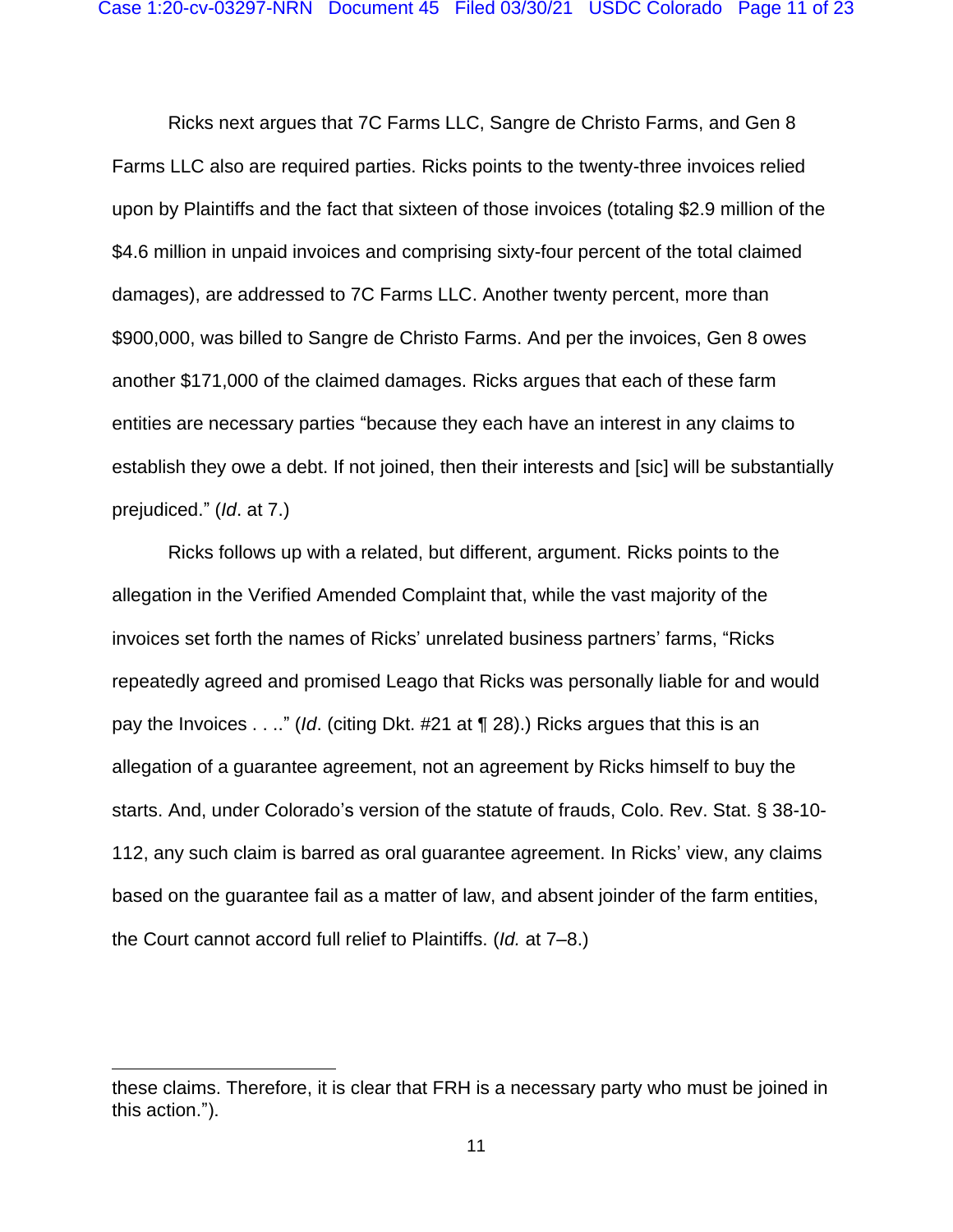Citing the affidavits and declarations attached as exhibits to Ricks' motion, as well as articles of organization for the farm entities of which the Court is entitled to take judicial notice, Ricks argues that these LLC entities are Colorado citizens who cannot be joined without destroying complete diversity and the Court's subject matter jurisdiction.

Beyond the argument for dismissal based on the failure to join indispensable parties, Ricks also argues certain claims in the Verified Amended Complaint should be dismissed for failure to state a claim under Rule 12(b)(6).

First, Ricks alleges that the claim for breach of a partnership agreement fails because Leago failed to provide an accounting prior to initiating litigation. Citing *Yoder v. Hooper*, 695 P.2d 1182, 1186 (Colo. App. 1984), *aff'd*, 737 P.2d 852 (Colo. 1987), Ricks maintains that Colorado law provides, as a general rule, that "an action for damages for breach of partnership obligations may not be maintained in the absence of an accounting." (Dkt. #25 at 11.) Without having provided an accounting of the partnership, Ricks claims Plaintiffs cannot maintain their claims.

For his second failure to state a claim argument, Ricks claims that Leago has failed to properly allege a breach of the partnership agreement because none of the claimed misconduct (failure to pay \$4.6 million in unpaid invoices and failing to pay IHE a 10 percent management fee) constitute breaches of the alleged Partnership Agreement. This is because, Ricks asserts, the terms of the Partnership Agreement in the Verified Amended Complaint do not provide for the sale of any starts to Ricks. Thus, even if Ricks were responsible to pay the invoices, failure to pay cannot be a breach of a partnership agreement that contained no such terms.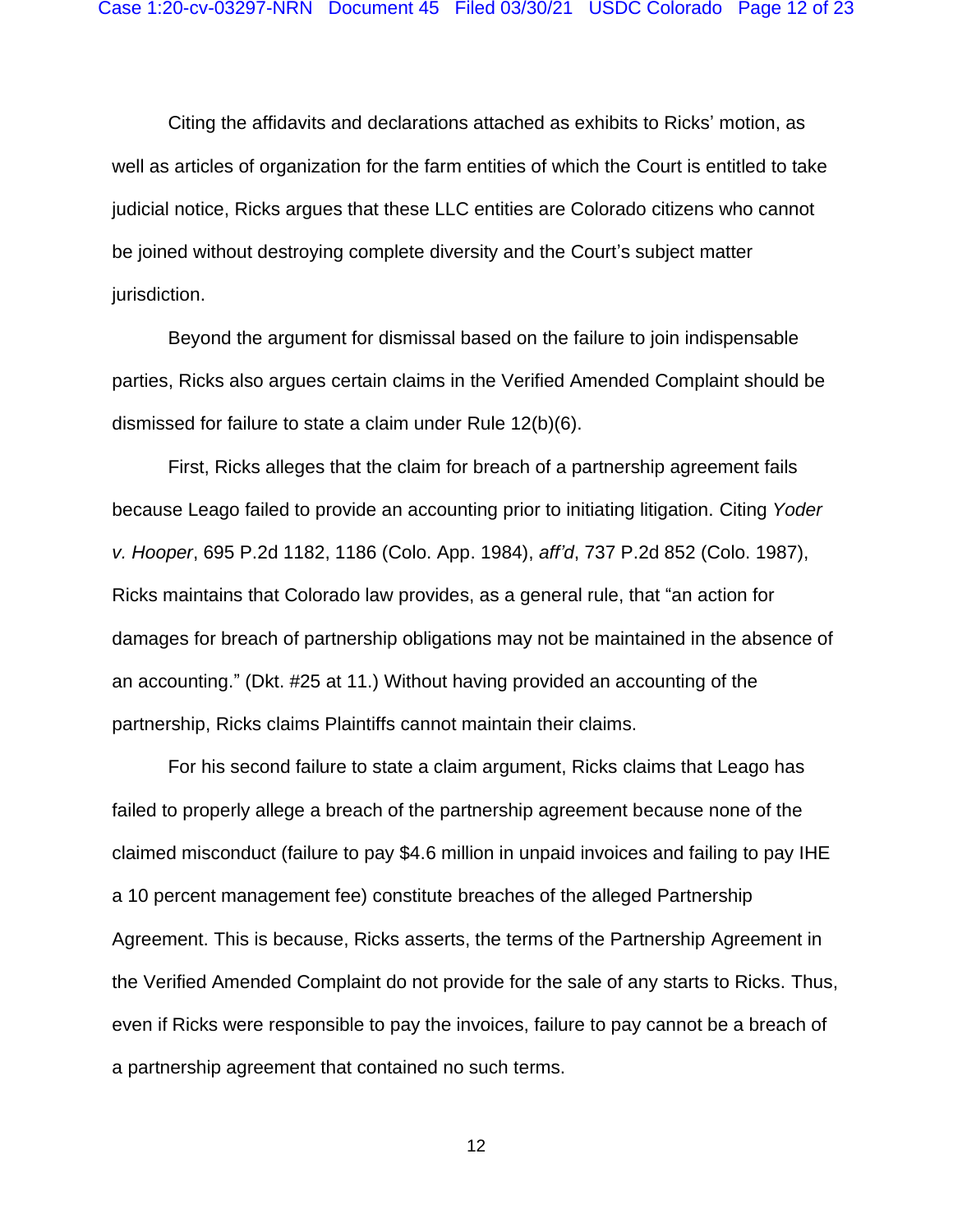Ricks makes other arguments that the Verified Amended Complaint fails to allege the proper elements of breach of the covenant of good faith and fair dealing, breach of fiduciary duty, or a claim for promissory estoppel.

Also, in his Reply in support of the motion to dismiss, Ricks hinted for the first time that this court should abstain from adjudicating this action out of deference to a state court proceeding, captioned *Front Range Harvest LLC v. Leago*, case number 2021-cv-30155, filed in the District Court for Boulder County, Colorado on February 19, 2021. (*See* Dkt. #36 at 1–2 (citing *Colo. River Water Conservation Dist. v. United*

*States*, 424 U.S. 800 (1976))).

# **Analysis and Decision on Rule 12(b)(7) and Rule 19**

Rule 12(b)(7) allows for the dismissal of a case if a party fails to join a required party under Rule 19. In order to dismiss a case pursuant to Rule 12(b)(7), the Court must find that (1) the party is a required person under Rule 19(a), (2) joinder of the party is infeasible under Rule 19(b), and (3) dismissal is appropriate.

Wright & Miller explain the task of the court when confronted by a Rule 12(b)(7) motion:

When faced with a motion under Rule 12(b)(7), the district court will decide whether the absent person should be joined as a party. If it decides that question in the affirmative, the district judge will order the individual or entity who is not before the court brought into the action. However, if the absentee cannot be joined, the court must then determine, by balancing the guiding factors set forth in Rule 19(b), whether to proceed without him or to dismiss the action. The courts are reluctant to grant motions of this type. Thus, a Rule 12(b)(7) motion will not be granted because of the vague possibility that persons who are not parties may have an interest in the action. In general, dismissal is only warranted when the defect is serious and cannot be cured.

5C Wright & Miller *Federal Practice & Procedure* § 1359, at 65–66 (3d ed. 2004).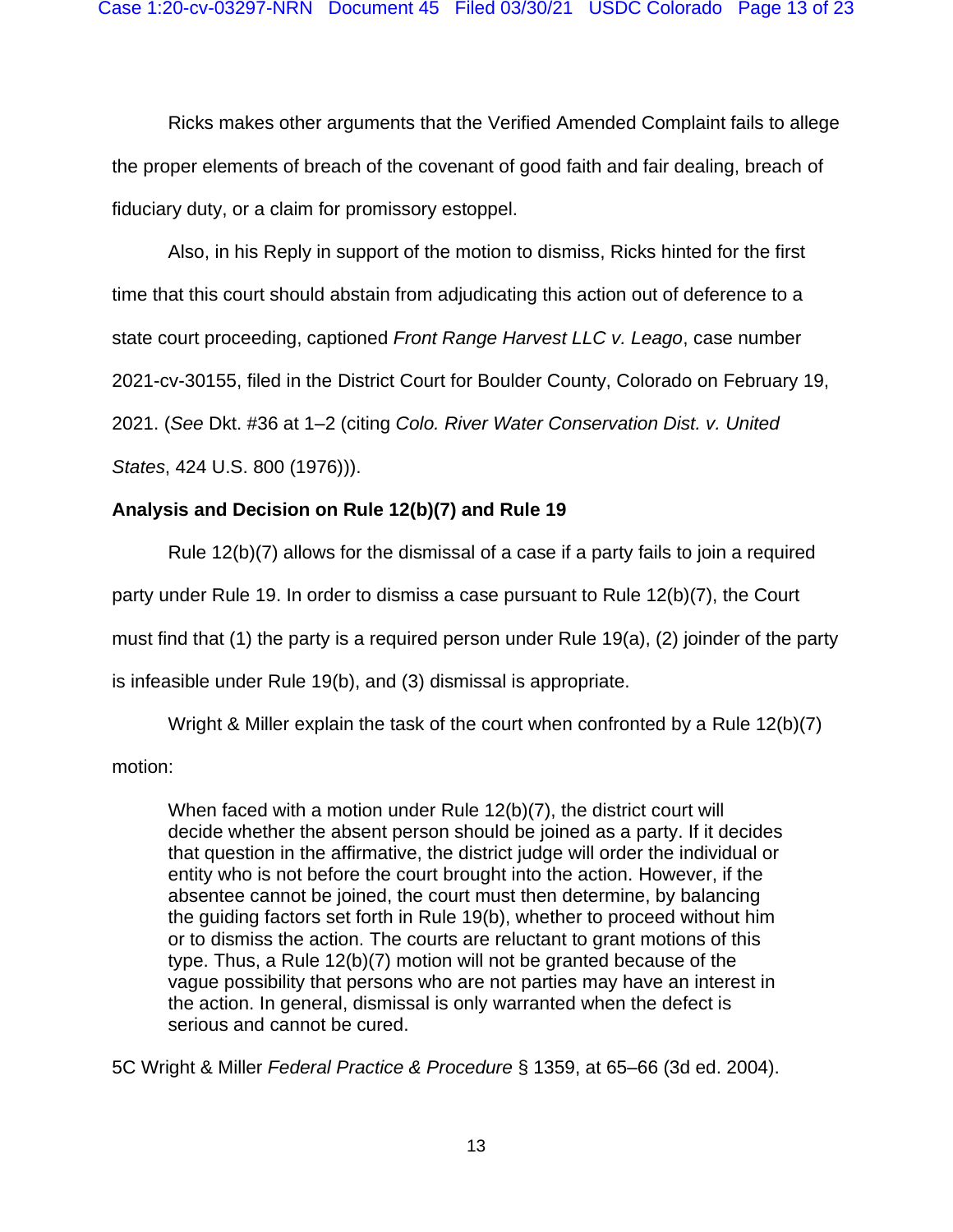In reviewing a Rule 12(b)(7) motion, a court must accept all factual allegations in the complaint as true and draw all inferences in favor of the non-moving party. *Flextronics Int'l USA, Inc. v. Sparkling Rink Sys. Innovation Ctr. LTD*, 186 F. Supp. 3d 852, 855 (N.D. Ill. 2016) ("court assumes the truth of operative complaint's factual allegations, though not its legal conclusions"); *Dozier v. Sygma Network, Inc.*, C.A. No. 3:15-CV-2783-B, 2016 WL 949745 at \*2 (N.D. Tex. March 14, 2016).

Under Rule 19, a person must be joined as a party when (1) the person's absence will prevent the court from "accord[ing] complete relief among existing parties," or (2) the person has an interest in the subject of the case, and disposing of it in the person's absence will either "impair or impede the person's ability to protect the interest," or create a risk of multiple or inconsistent obligations for an existing party because of the interest. Rule 19(a)(1). As to the question of affording complete relief between the parties, as *Moore's Federal Practice* explains, this provision "requires joinder when nonjoinder precludes the court from effecting relief not in some overall sense, but between extant parties." 4 J. Moore & R. Freer, *Moore's Federal Practice* § 19.03[2][b] (3d ed. 2009). "Properly interpreted, the Rule is not invoked simply because some absentee may cause future litigation . . .. The fact that the absentee might later frustrate the outcome of the litigation does not by itself make the absentee necessary for complete relief." *Id.* (footnotes omitted).

"The proponent of a motion to dismiss under [Rule] 12(b)(7) has the burden of producing evidence showing the nature of the interest possessed by an absent party and that the protection of that interest will be impaired by the absence." *Citizen Band of Potawatomi Indian Tribe of Okla. v. Collier*, 17 F.3d 1292, 1293 (10th Cir. 1994). The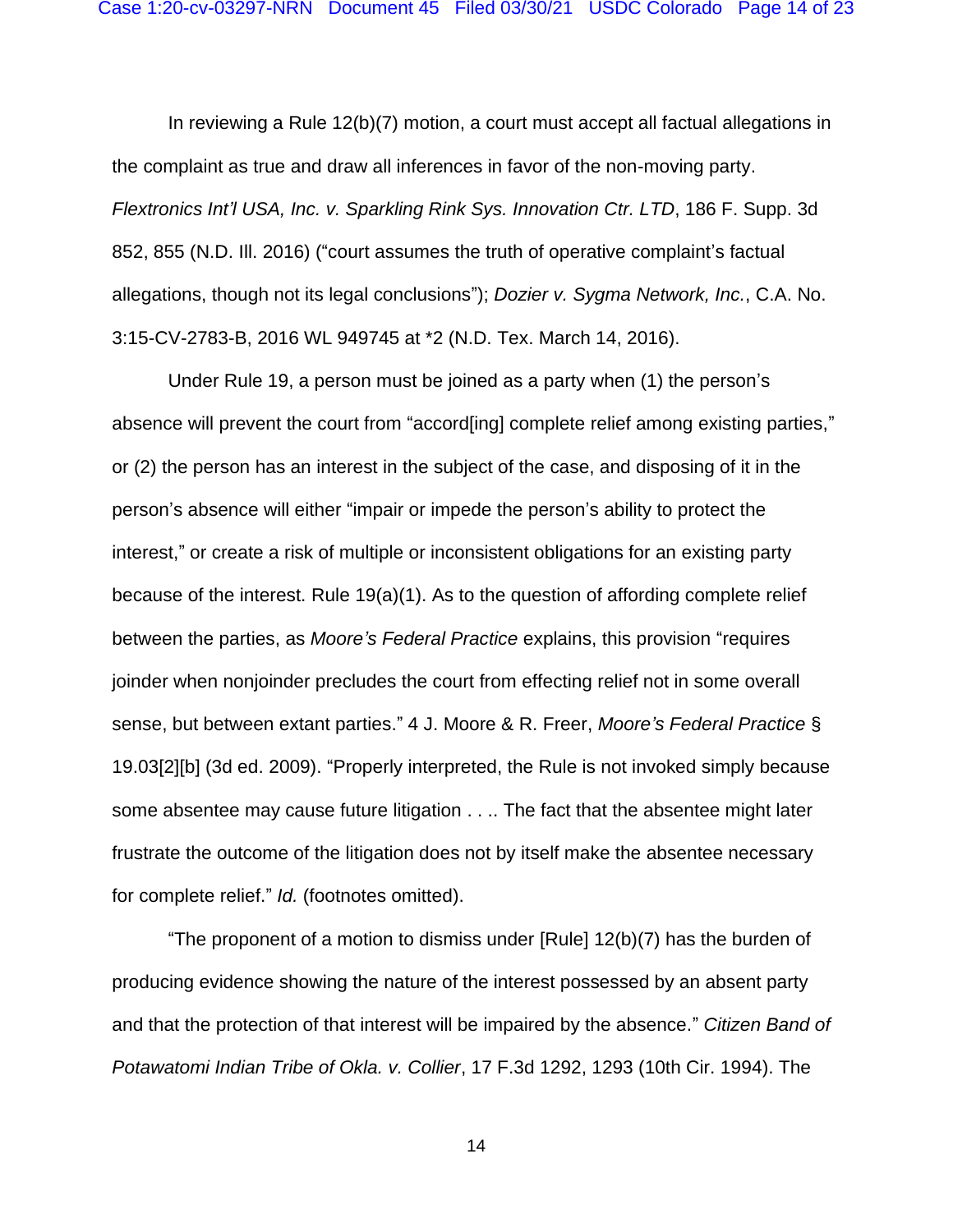moving party may satisfy its burden under Rule 12(b)(7) by providing "affidavits of persons having knowledge of these interests as well as other relevant extra-pleading evidence." *Id*. (internal quotation marks omitted).

Per Wright & Miller, "There is no precise formula for determining whether a particular nonparty must be joined under Rule 19(a)." 7 Wright, Miller & Kane, *Federal Practice and Procedure* § 1604, at 33 (2019 ed.). "The decision has to be made in terms of the general policies of avoiding multiple litigation, providing the parties with complete and effective relief in a single action, and protecting the absent persons from the possible prejudicial effect of deciding the case without them." *Knutzen v. Eben Ezer Lutheran Housing Ctr*., 815 F.2d 1343, 1356 (10th Cir. 1987) (citing Wright & Miller).

If it is not feasible to join the required person, a court "must determine whether, in equity and good conscience, the action should proceed among the existing parties or should be dismissed." Fed. R. Civ. P. 19(b). Four factors are relevant to this analysis: (1) "the extent to which a judgment rendered in the person's absence might prejudice that person or the existing parties"; (2) the degree to which "protective provisions in the judgment," "shaping the relief," or "other measures" might mitigate any prejudice; (3) "whether a judgment rendered in the person's absence would be adequate"; and (4) " whether the plaintiff would have an adequate remedy if the action were dismissed for nonjoinder." *Id*.

In this case, assuming the truth of the Verified Amended Complaint's allegations essentially ends the Rule 19 inquiry. Per the Verified Amended Complaint, the Partnership Agreement was between Ricks and Leago. The promise to pay the partnership for the ordered and delivered starts was made by Ricks to Leago. Ricks'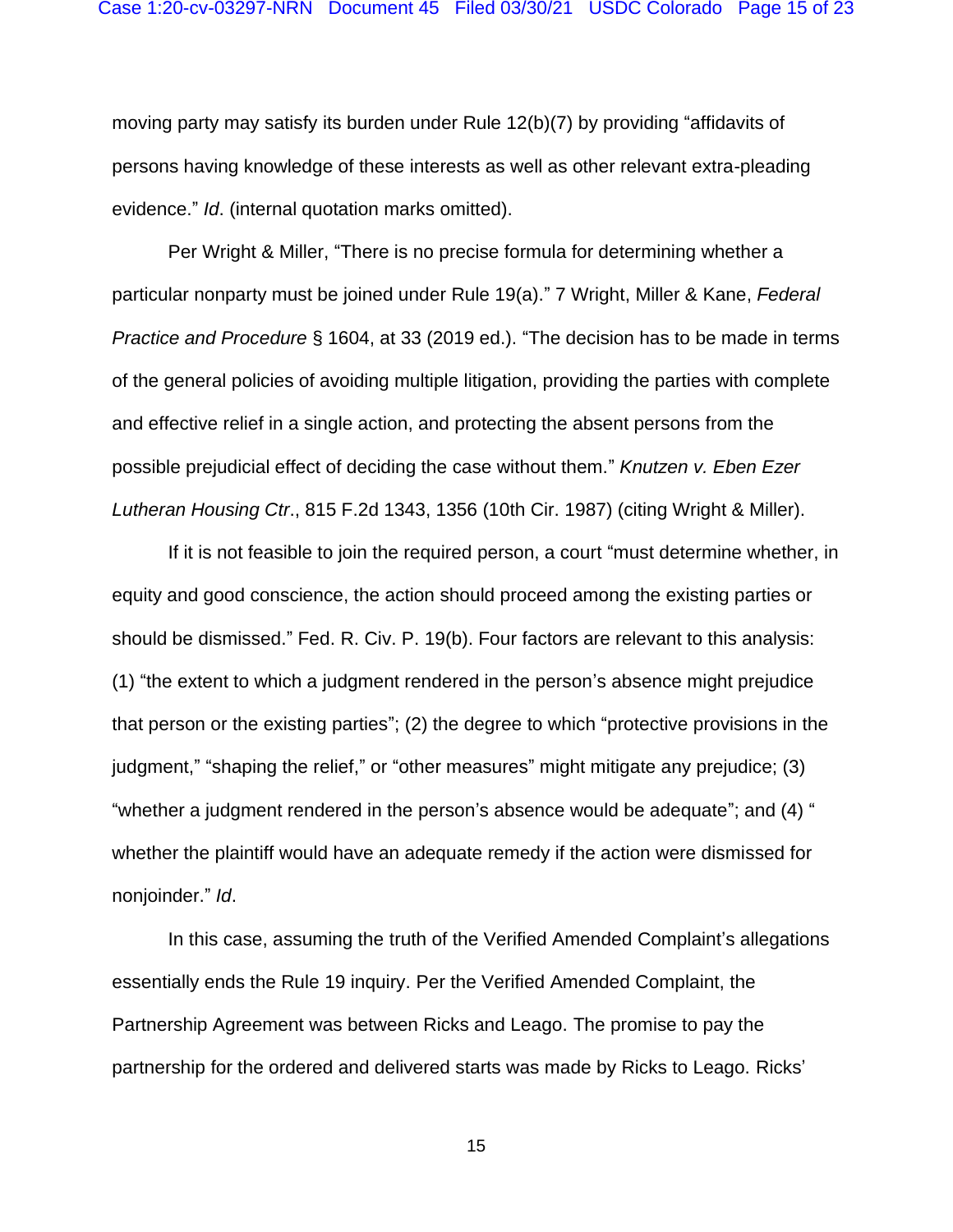and Cohen's competing affidavits point the finger at FRH as the other party to the partnership. But submitting affidavits that contradict the allegations in a verified complaint are not enough to meet the Ricks' burden under Rule 19.

Ricks has not explained how the allegations in the Verified Amended Complaint, which I must accept as true, create a risk of inconsistent outcomes or might prove detrimental to the interests of the non-present parties. Here, Leago alleges that he entered into a partnership agreement with Ricks and Ricks is obligated to pay, among other things, for the \$4.6 million in starts delivered to farms with which he is associated. Ricks' defenses essentially can be boiled down to: "not me—them!"

First, at this stage, I cannot accept Ricks' own version of the facts. *See Thompson v. Jiffy Lube Int'l, Inc.*, 505 F. Supp. 2d 907, 917 (D. Kan. 2007) (stating that, when ruling on a Rule 12(b)(7) motion, "any conflicts in affidavits will be resolved in the plaintiff's favor"). But further, it is difficult to understand how Ricks could be somehow subject to inconsistent judgments, or the interests of the absent parties would be adversely affected by a determination of the claims in this case. If a factfinder believes Ricks' defenses and finds that he is not a partner with Leago or that he did not personally agree to pay for the ordered starts, then he is off the hook. If he is deemed to be a partner and responsible for the ordered starts, then Ricks has to pay the judgment in this case. But he would not be liable twice.

The closest similar case I could find on this subject was *Wis. Can Co. v. Banite, Inc.*, 88 F.R.D. 597 (N.D. Ill. 1980), where a Buffalo, New York-based company, Banite Inc., was being sued for cans sold to it and allegedly also delivered to a Canadian affiliate, Banite-Canada. The defendant argued that that the Canadian affiliate (over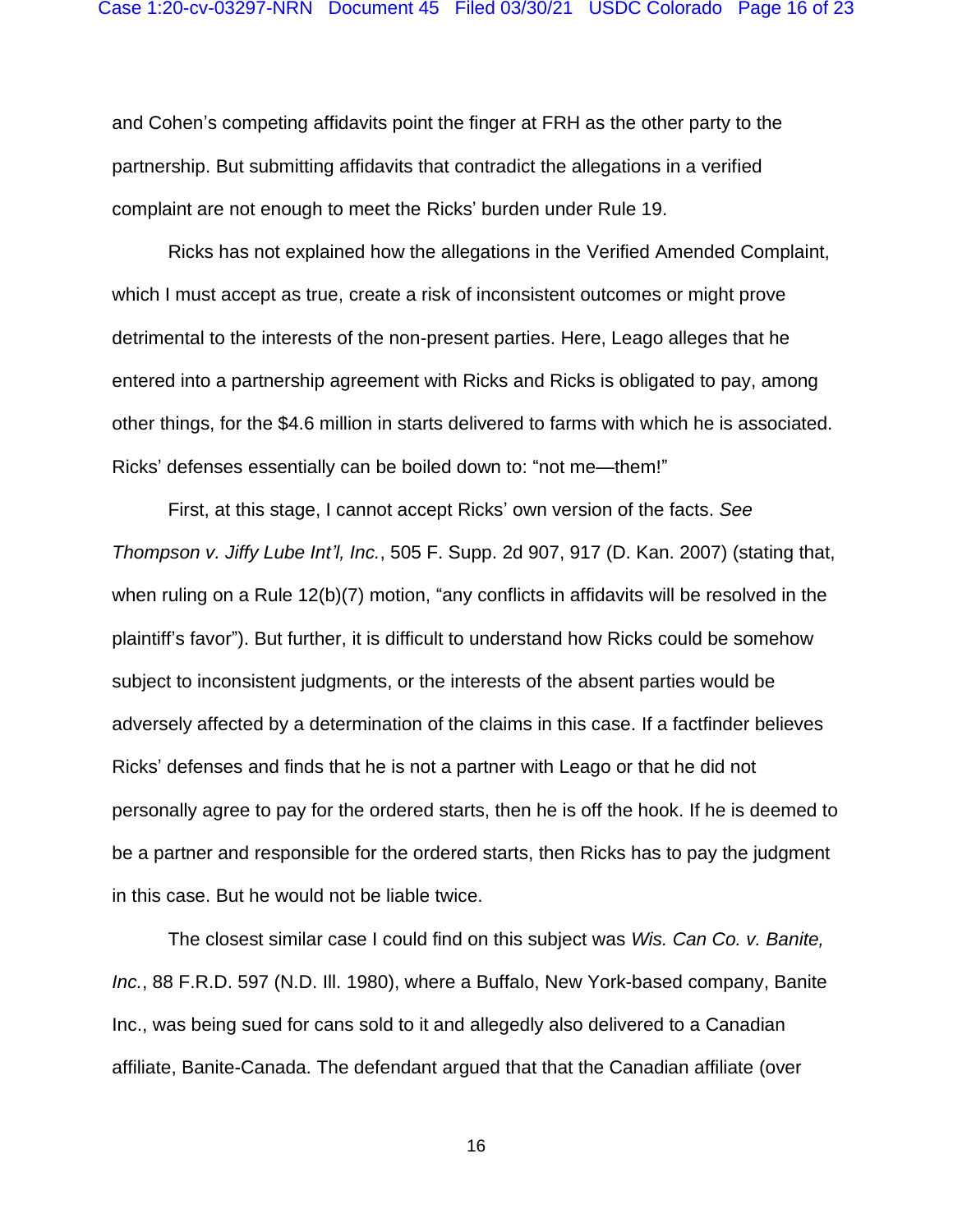whom there was arguably no personal jurisdiction) was a required and indispensable party because it was the defendant's position that cans had been sold directly to the Canadian entity, and the lawsuit should not proceed exclusively against the New York company. The Court rejected the argument, finding that complete relief could be granted against the New York entity only, and the New York entity could defend itself against sales to Banite-Canada "on the simplest of grounds: It is not liable for the debts of another." 88 F.R.D. at 603. This is similar to Ricks' potential defense in this case—he is not liable for the debts of others, whether they be the farms for the starts sold or FRH as partner in the partnership.

The most that could be said is that Ricks potentially could be held liable in this litigation for the hemp starts and found to be a partner in the partnership, without actually having ownership of the starts themselves because the farms to which they were sent claim ownership. But if this is Mr. Ricks' fear, he himself could join the farms in the action as third-party defendants to ensure that, if he is held liable to Leago, Ricks, at the very least, would be granted ownership of the starts delivered to the farms. *See Brown v. Chaffee*, 612 F.2d 497, 503 (10th Cir. 1979) (insurer could avoid result of inconsistent verdicts by joining third party defendants, and therefore it could not be said that insurer was subjected to substantial risk of inconsistent obligations warranting dismissal). Based on the foregoing, and absent some more clear explanation as to how either Ricks or the third parties will be meaningfully prejudiced, I cannot conclude that Rule 19 requires joiner of the third parties here, and there is no basis for dismissing this lawsuit for failure to join indispensable parties.

#### **Analysis and Decision on Rule 12(b)(6)**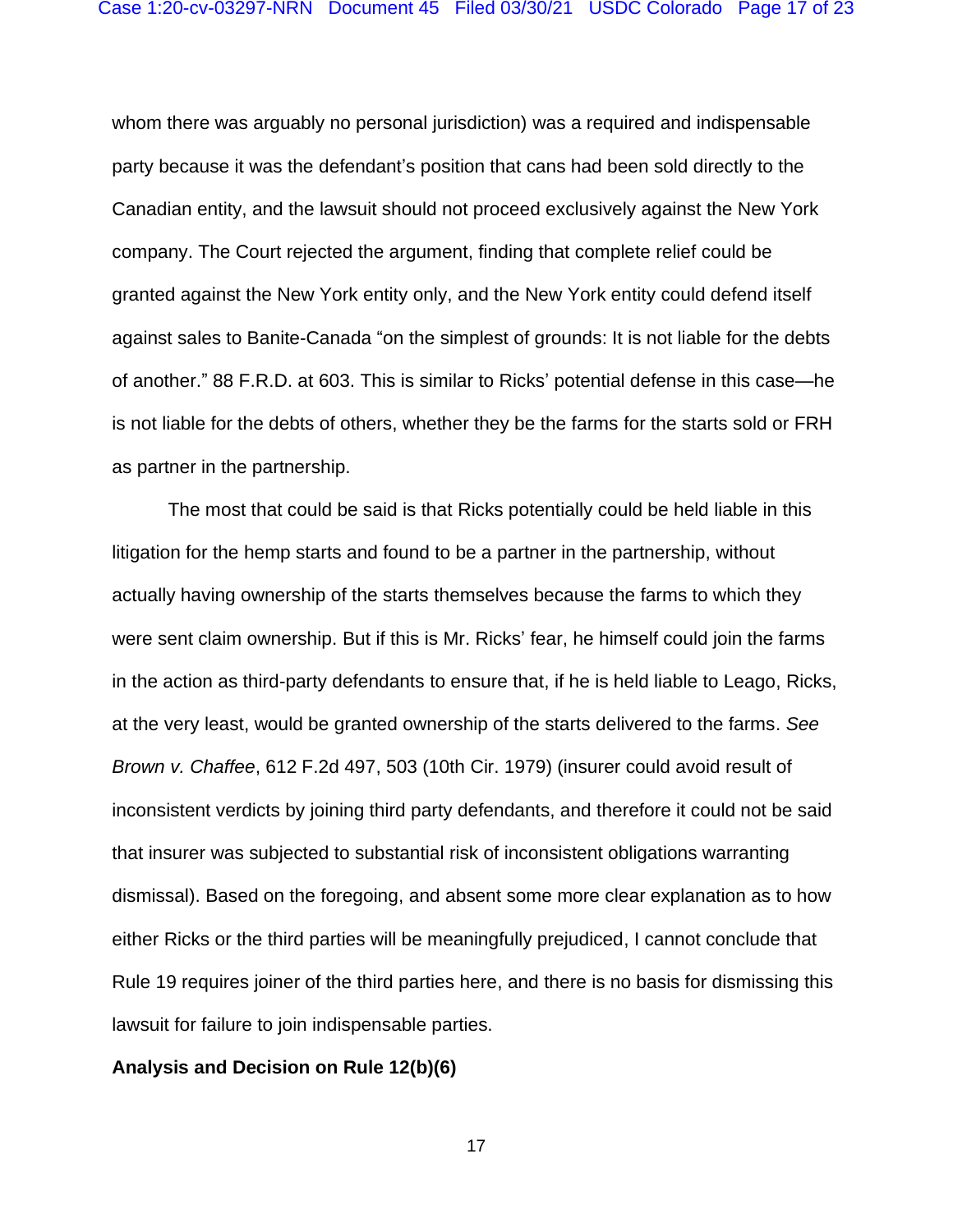Under Rule 12(b)(6), a court "presumes all of plaintiff's factual allegations are true and construes them in the light most favorable to the plaintiff." *Hall v. Bellmon*, 935 F.2d 1106, 1198 (10th Cir. 1991). The "complaint must contain sufficient factual matter, accepted as true, to 'state a claim to relief that is plausible on its face.'" *Ashcroft v. Iqbal*, 556 U.S. 662, 678 (2009) (*citing Bell Atlantic Corp. v. Twombly*, 550 U.S. 544, 570 (2007)). Plausibility simply means Plaintiffs have pled facts that allow "the court to draw the reasonable inference that the defendant is liable for the misconduct alleged." *Id*. Dismissal is warranted only where the complaint fails "*in toto* to render [plaintiff's] entitlement to relief plausible." *Twombly*, 550 U.S. at 569 n.14 (emphasis in original). Extrinsic materials generally cannot be considered on a Rule 12(b)(6) motion. *Alvarado v. KOB–TV, L.L.C.*, 493 F.3d 1210, 1215 (10th Cir. 2007).

"[T]he tenet that a court must accept as true all of the allegations contained in a complaint is inapplicable to legal conclusions. Threadbare recitals of the elements of a cause of action, supported by mere conclusory statements, do not suffice." *Iqbal*, 556 U.S. at 678. Moreover, "[a] pleading that offers 'labels and conclusions' or 'a formulaic recitation of the elements of a cause of action will not do.' Nor does the complaint suffice if it tenders 'naked assertion[s]' devoid of 'further factual enhancement.'" *Id*. (citation omitted). "Where a complaint pleads facts that are 'merely consistent with' a defendant's liability, it 'stops short of the line between possibility and plausibility of 'entitlement to relief.''" *Id*. (citation omitted).

Ricks has moved only to dismiss four of the seven claims in the Verified Amended Complaint for failure to state a claim. He has not moved to dismiss the claims for account stated, goods sold and delivered, or unjust enrichment.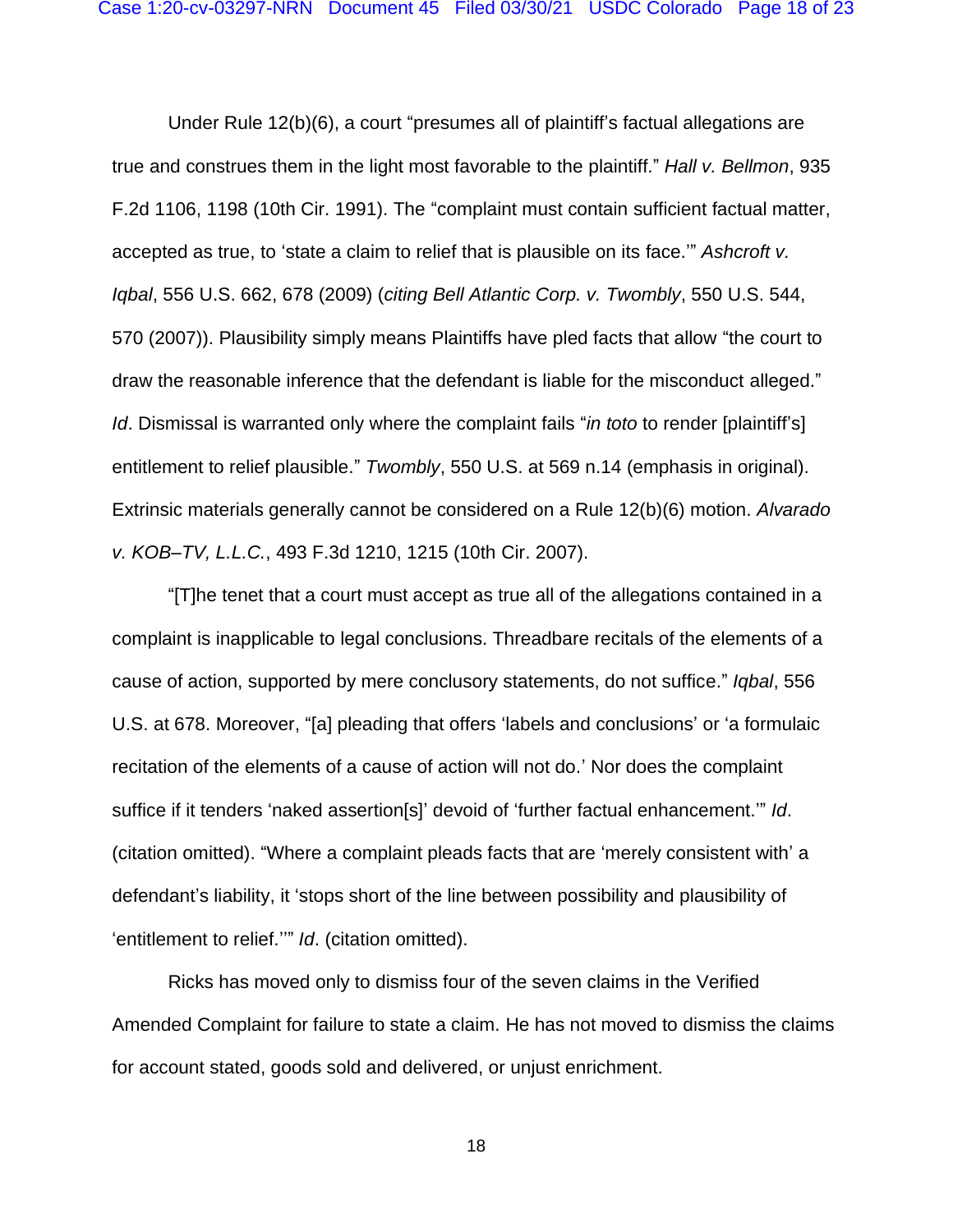### **Breach of the Partnership Agreement**

At this early stage, I find that Plaintiffs have adequately alleged breach of a "Partnership Agreement." One of Ricks' objections here is that, under Colorado law, Plaintiffs cannot sue without first providing an accounting. But the Verified Amended Complaint in this case specifically alleges that an accounting was provided, and that Ricks always possessed information requested in an accounting. (*See* Dkt. #21 at ¶¶ 37–39.)

The Verified Amended Complaint alleges an oral partnership agreement. One of the alleged obligations of this agreement was that Ricks was to pay IHE a 10% management fee. At this early stage of the litigation, assuming the truth of the Verified Amended Complaint, I agree with Plaintiffs that Leago has standing to sue Ricks under the Partnership Agreement to enforce that obligation.

### **Breach of the Duty of Good Faith and Fair Dealing**

I also agree that, at this early stage, there is no basis to dismiss the "claim" of breach of the duty of good faith and fair dealing. Initially, I question whether a breach of the duty of good faith and fair dealing can be, under the circumstances of this case, properly characterized as a separate claim, as opposed to just another way of articulating the claim for breach of the partnership agreement. Every Colorado contract contains an implied covenant of good faith and fair dealing. *Amoco Oil Co. v. Ervin*, 908 P.2d 493, 498 (Colo. 1995) ("Colorado, like the majority of jurisdictions, recognizes that every contract contains an implied duty of good faith and fair dealing."). "An implied covenant of good faith and fair dealing requires that neither party do anything that will injure the rights of the other to receive the benefit of their agreement. Denying a party its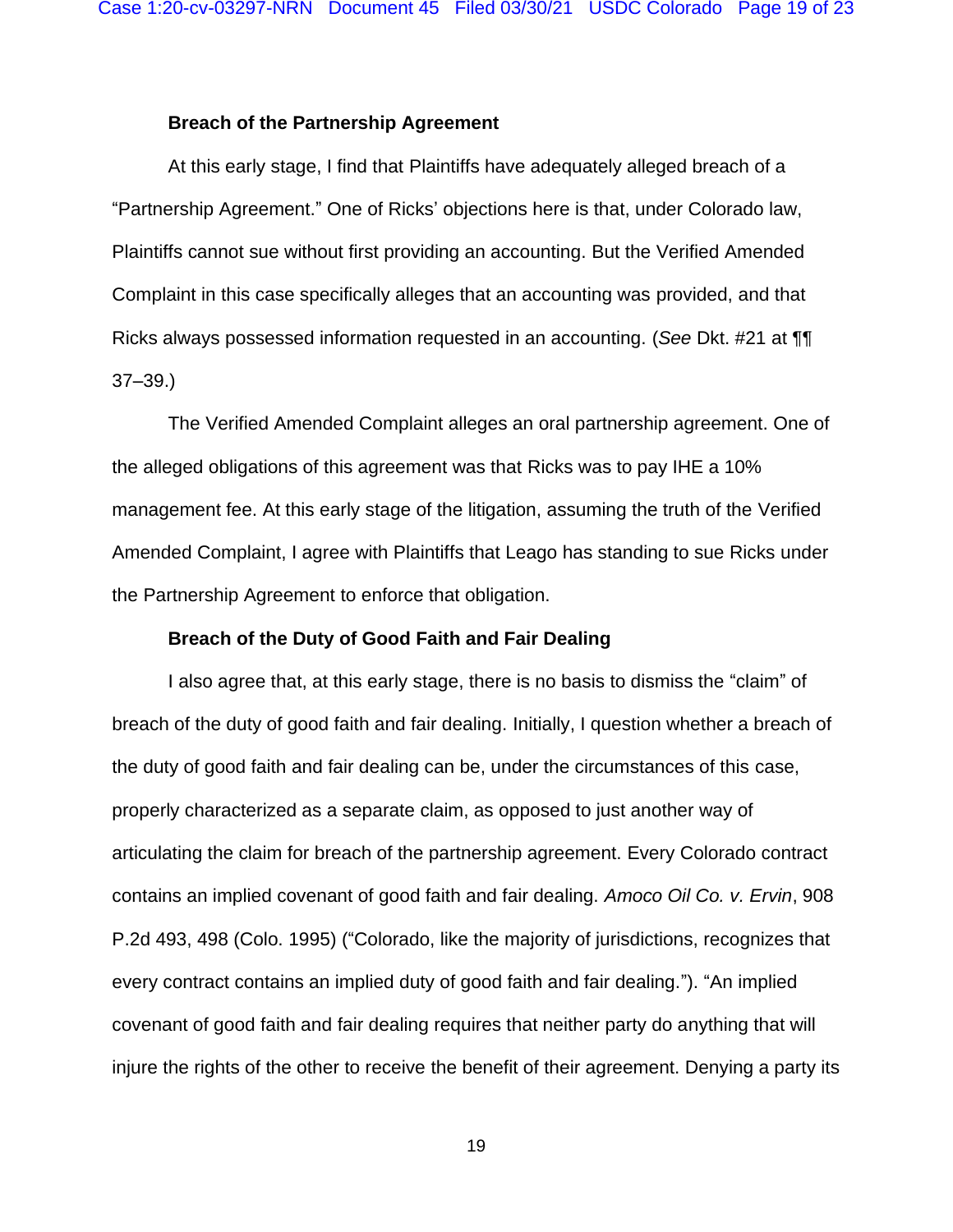rights to those benefits will breach the duty of good faith implicit in the contract." *Mimaco LLC v. Maison Faurie Antiquities*, 221 F.3d 1352 (10th Cir. 2000). Good faith performance of a contract emphasizes faithfulness to an agreed common purpose and consistency with the justified expectations of the other party. Restatement (Second) of Contracts § 205 cmt. a (1981). *See also* Colo. Rev. Stat. §§ 4-1-203 and 4-1-201(19), (imposing obligation of good faith in performance or enforcement of contracts under Uniform Commercial Code). Per the *Amoco Oil* decision, the "duty of good faith and fair dealing applies when one party has discretionary authority to determine certain terms of the contract, such as quantity, price or time." 908 P.2d at 498.

Whether and to what extent Ricks may have violated an express obligation under the Partnership Agreement, or instead violated some discretionary duty, will need to be developed through evidence, and cannot be the basis for a motion to dismiss.

### **Breach of Fiduciary Duty**

On the breach of fiduciary duty claim, Ricks argues that, at most, the Verified Amended Complaint alleges disagreements between Ricks and Leago regarding reconciliation, and that Ricks took partnership starts for his other business without consideration. In Ricks view, neither of these allegations state a claim for breach of fiduciary duty.

But Plaintiffs are correct that "[p]artners in a business enterprise owe to one another the highest duty of loyalty; they stand in a relationship of trust and confidence to each other and are bound by standards of good conduct and square dealing." *Hooper v. Yoder*, 737 P.2d 852, 859 (Colo. 1987) (citations omitted). "Each partner has the right to demand and expect from the other a full, fair, open and honest disclosure of everything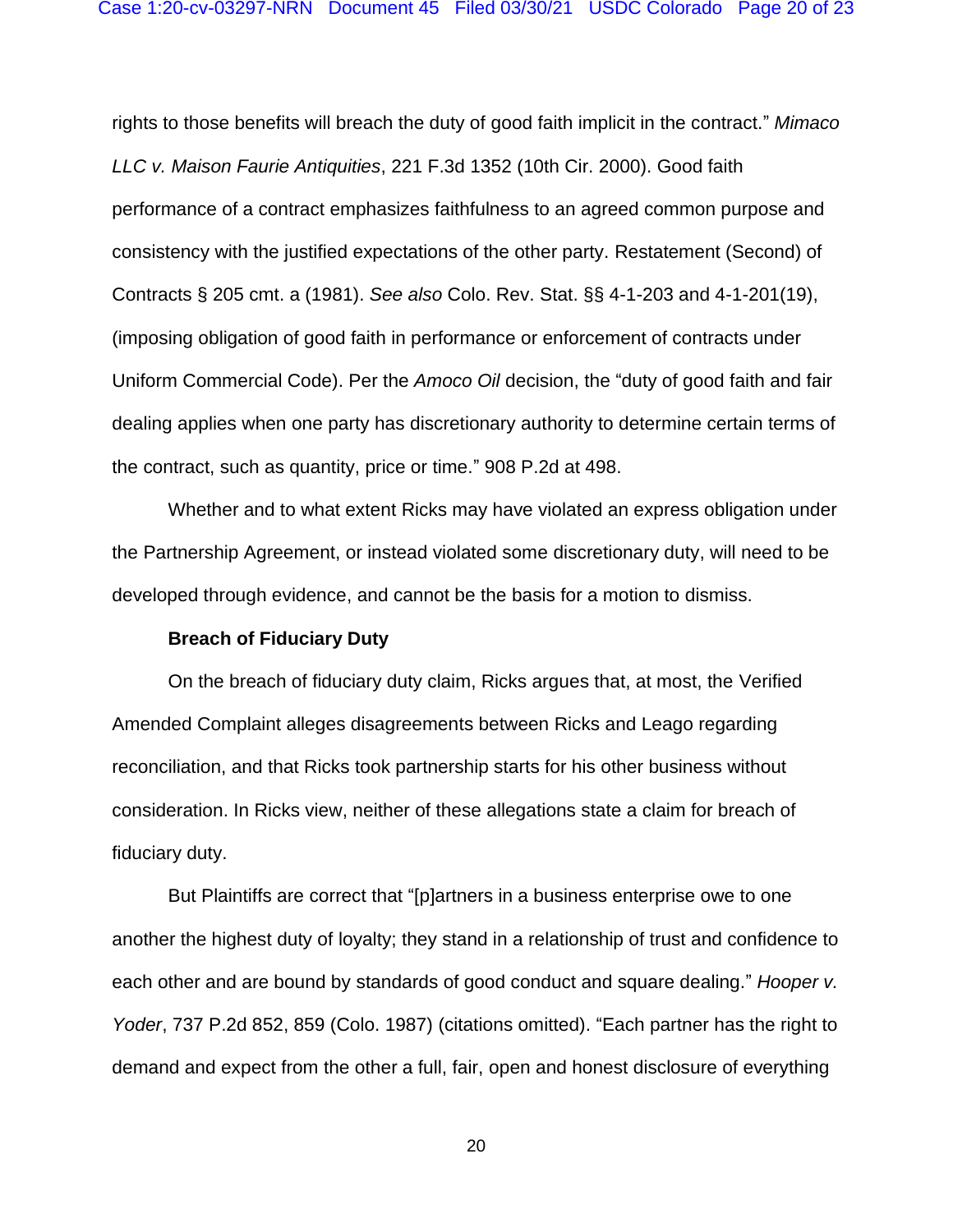affecting the relationship." *Id*. Here, Plaintiffs allege Ricks violated his fiduciary duty to provide "full, fair, open and honest disclosure of partnership accounting, and general business." (Dkt. #21 at ¶ 87.) Whether Ricks' conduct (if proved) constitutes merely a breach of the partnership agreement, or a deeper breach of the solemn duties owed by one business partner to another cannot be determined at this early stage. If Ricks promised his partner he would pay for starts delivered to his affiliate farm entities, without ever having the intent to pay for them, this could rise to the level of a breach of fiduciary duty. Similarly, if (as is alleged) Ricks instructed Altman to not pay Leago, not for some genuine business reason, but instead to exert leverage over his partner for some other reason, that could potentially constitute a breach of fiduciary duty. *See id*. (alleging that Ricks "improperly directed Altman not to pay Leago by telling Altman to 'hold the money until we come to a resolution between us.'").

#### **Claim for Promissory Estoppel**

Again, at this early stage, Plaintiffs have sufficiently alleged a claim for promissory estoppel as an alternative claim to the breach of partnership agreement claim. *See Wheat Ridge Urban Renewal Auth. v. Cornerstone Group XXII, L.L.C.*, 176 P.3d 737, 741 (Colo. 2007) (recovery in Colorado on a theory of promissory estoppel is permissible when there is no enforceable contract).

Colorado has adopted the promissory estoppel doctrine as articulated in the Restatement (Second) of Contracts § 90. *Nelson v. Elway*, 908 P.2d 102, 110 (Colo. 1995). The doctrine "encourages fair dealing in business relationships and discourages conduct which unreasonably causes foreseeable economic loss because of action or inaction induced by a specific promise." *Kiely v. St. Germain*, 670 P.2d 764, 767 (Colo.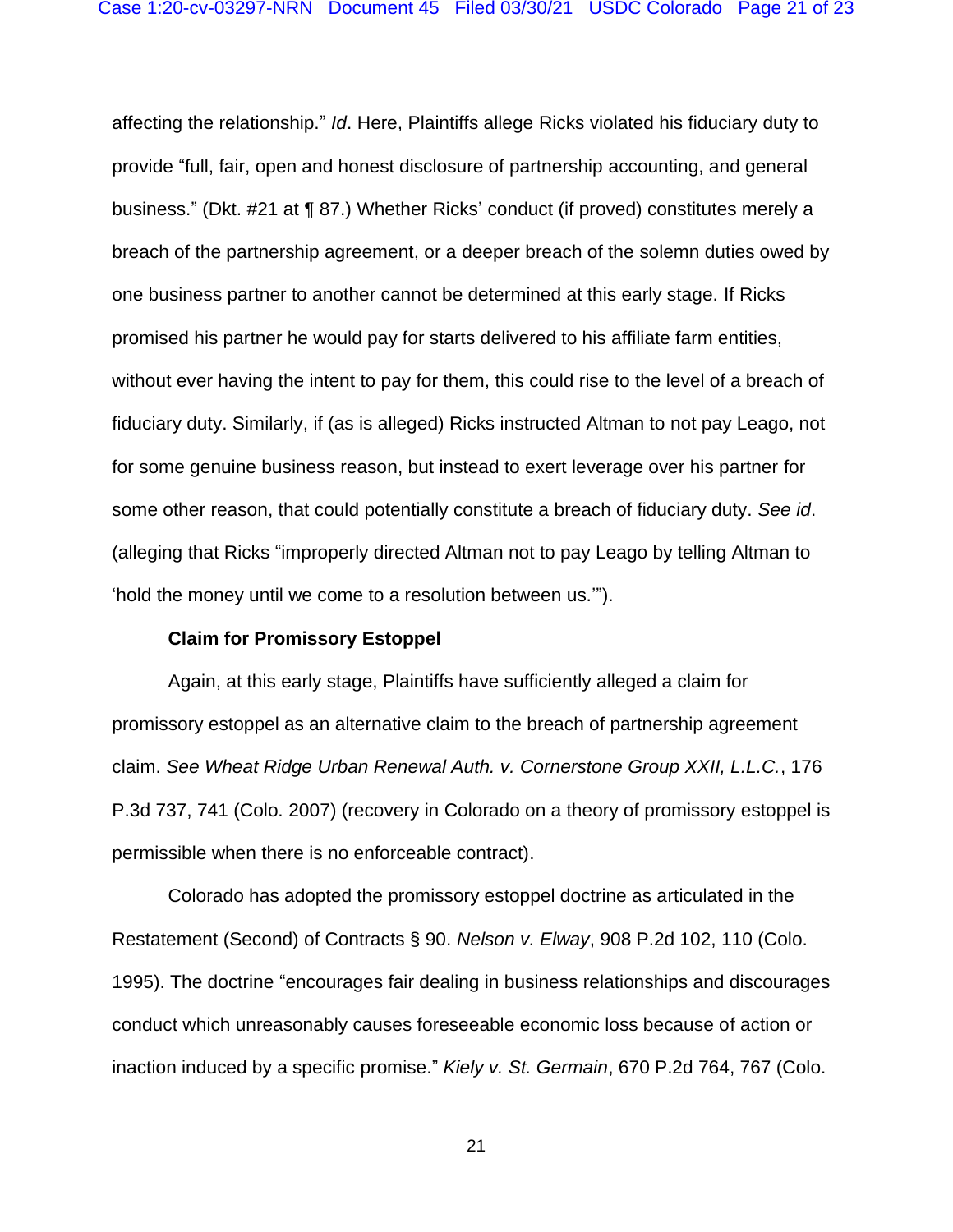1983). "It provides relief to those harmed because they relied on another's promises, even without an enforceable contract." *G&A Land, LLC v. City of Brighton*, 233 P.3d 701, 703 (Colo. App. 2010) (citing *Vigoda v. Denver Urban Renewal Auth.*, 646 P.2d 900, 905 (Colo.1982)). *See also Continental Air Lines, Inc. v. Keenan*, 731 P.2d 708, 712 (Colo.1987) (en banc) (if a plaintiff fails to prove a breach of contract claim, he or she may nevertheless be able to recover on a promissory estoppel claim).

The elements of a promissory estoppel claim are: (1) the promisor made a promise to the promisee; (2) the promisor should reasonably have expected that the promise would induce action or forbearance by the promise; (3) the promisee in fact reasonably relied on the promise to the promisee's detriment; and (4) the promise must be enforced to prevent injustice. *Marquardt v. Perry*, 200 P.3d 1126, 1129 (Colo. App. 2008). Plaintiffs have adequately alleged that they detrimentally relied on Ricks' promise to pay for starts sold to his affiliated farms or joint ventures and injustice can only be prevented by enforcement of Ricks' promises.

### **Abstention**

Finally, in his Reply in Support of the Motion to Dismiss, citing the *Colorado River*  abstention doctrine, Ricks for the first time mentions that in the event the suit is not dismissed, he will urge the Court to abstain from this case based on the pendency of a recently-filed state court matter. *See Colo. River Water Conservation Dist. V. United States*, 424 U.S. 800 (1976). On the same day he filed his Reply, Mr. Ricks filed a "Notice of Related Case," giving notice that on February 19, 2021 (the Friday before he filed his Reply), in the District Court for Boulder County, Colorado, Ricks and his management company filed a lawsuit captioned *Front Range Harvest LLC et al v.*